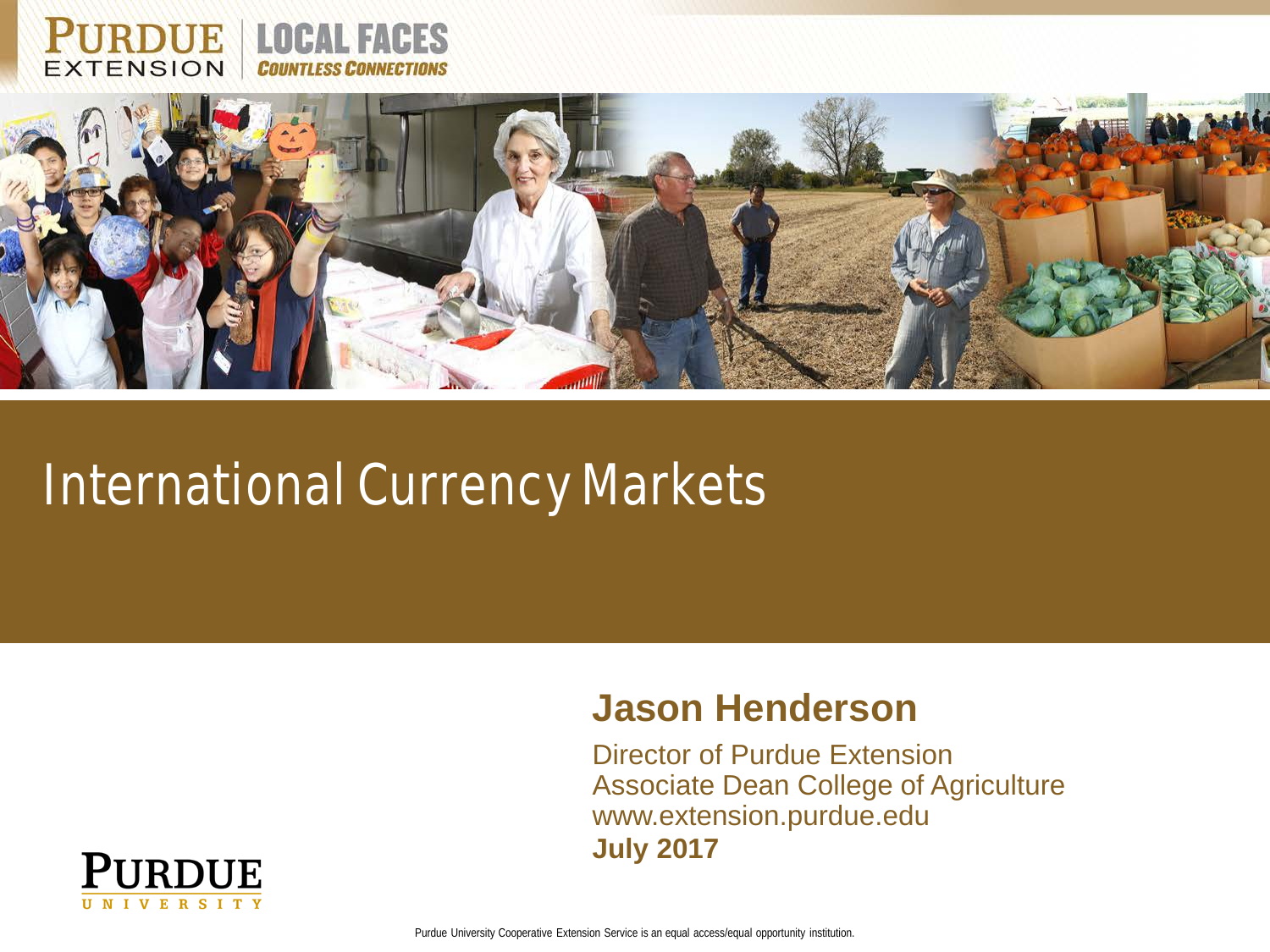

### The U.S. Dollar Moves Due to …

### Real Trade Weighted U.S. Dollar Index:

Broad



Source: Board of Governors Federal Reserve System

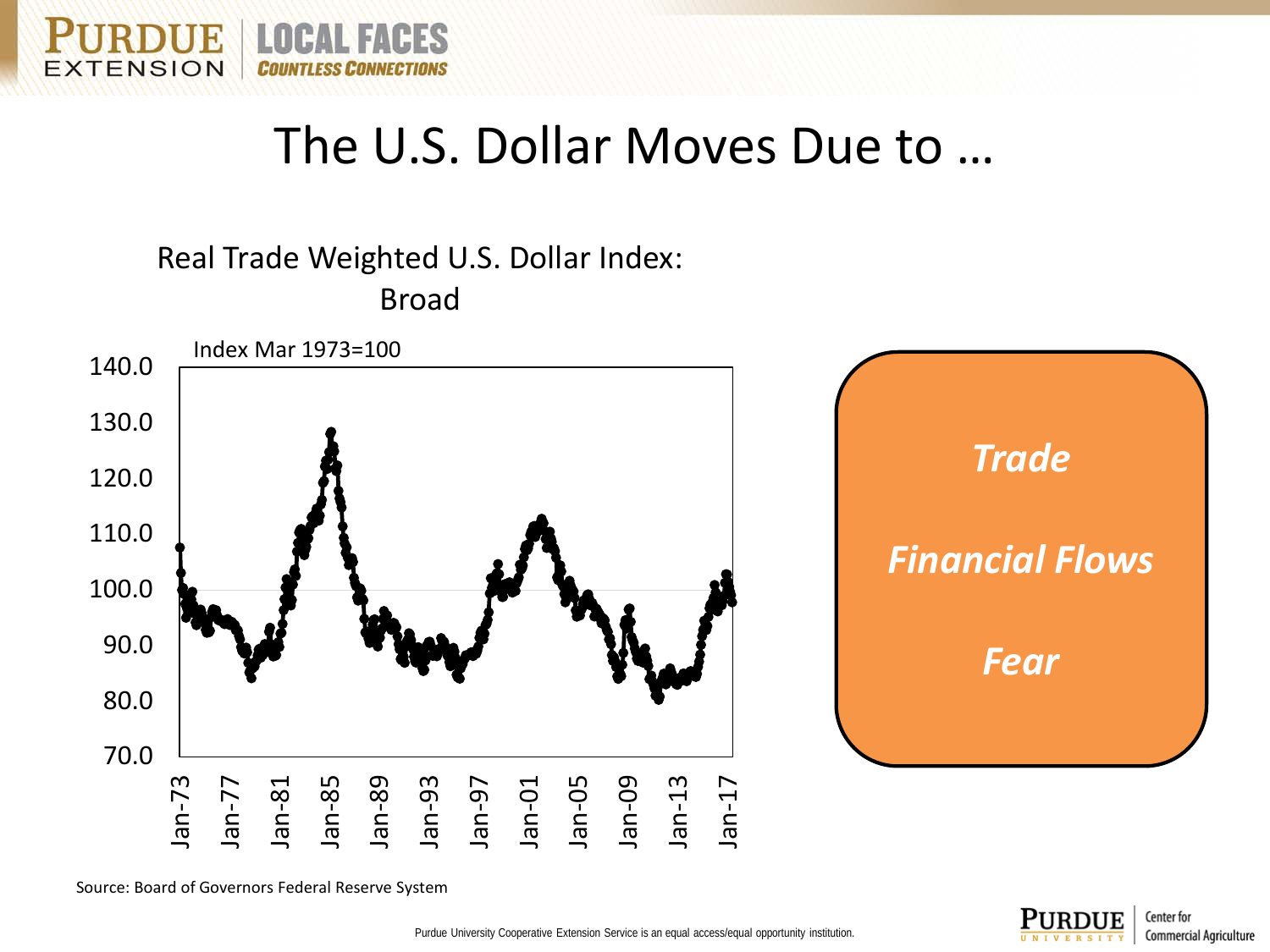# International Trade is a Key Driver of Agricultural Cycles



Calculations based on USDA data deflated with Consumer Price Index

**LOCAL FACES** 

ENSION

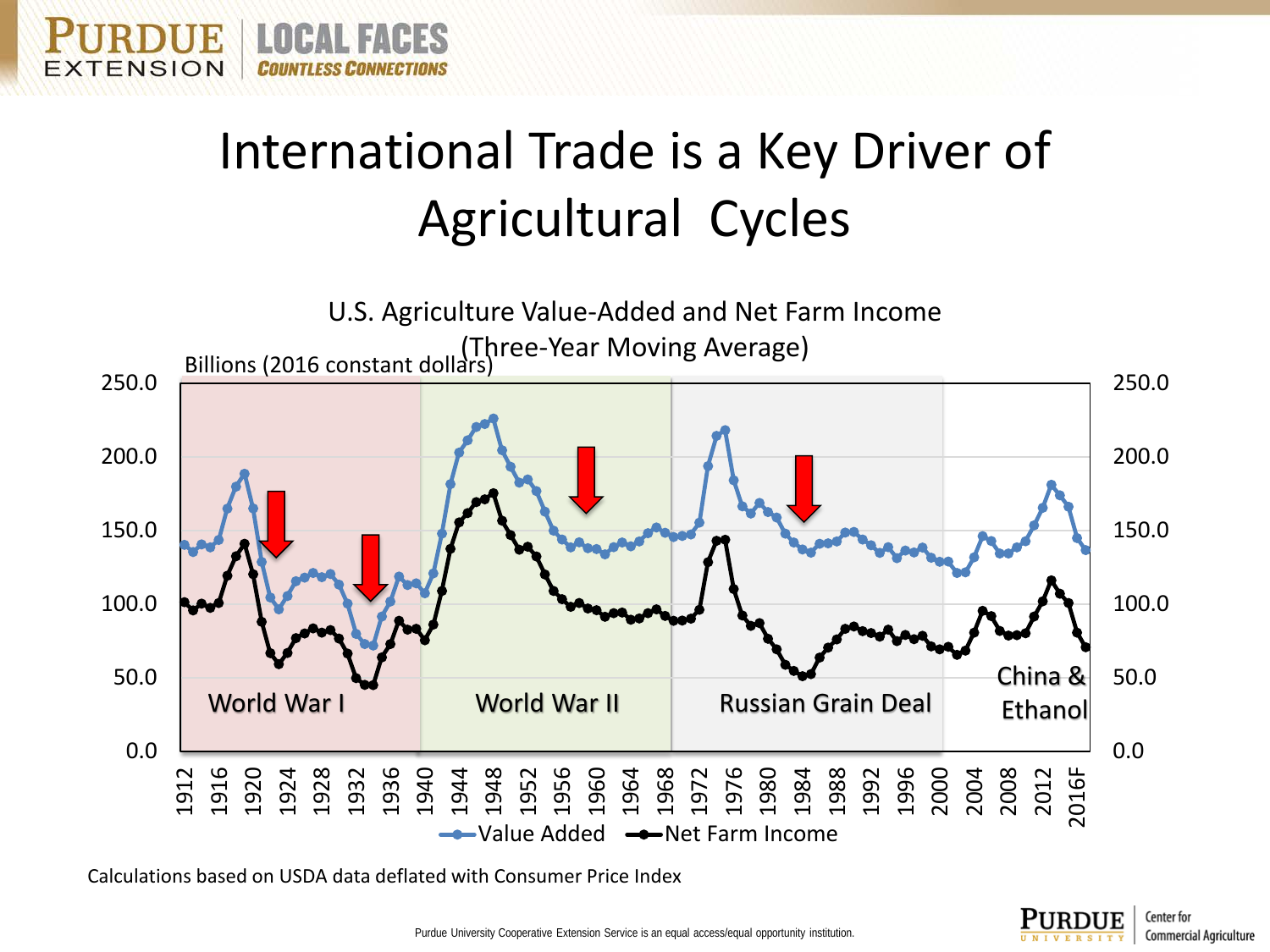## Global Trade and Policy Shapes Farm Incomes

#### **1910s/1920s U.S. Foodstuff Exports**

**DUE LOCAL FACES** 

EXTENSION

| 1910 | \$9.5 billion  |
|------|----------------|
| 1920 | \$24.3 billion |
| 1936 | \$ 3.5 billion |

Note: Export value data presented in 2016 constant dollars Source: Census Bureau, Historical Statistics of the United States

| 1970s/1980s U.S. Ag Exports |                 |  |  |  |
|-----------------------------|-----------------|--|--|--|
| 1972                        | $$53.9$ billion |  |  |  |
| 1981                        | \$114.1 billion |  |  |  |
| 1986                        | \$57.3 billion  |  |  |  |

Note: Export value data presented in 2016 constant dollars Source: USDA

| 1940s/1950s U.S. Ag Exports |                 |  |  |
|-----------------------------|-----------------|--|--|
| 1940                        | \$ 8.9 billion  |  |  |
| 1947                        | $$42.4$ billion |  |  |
| 1953                        | \$25.5 billion  |  |  |

Note: Export value data presented in 2016 constant dollars Source: USDA

| 2000s/2010s U.S. Ag Exports |                 |  |  |
|-----------------------------|-----------------|--|--|
| 2005                        | \$77.5 billion  |  |  |
| 2014                        | \$151.8 billion |  |  |
| 2016                        | \$133.7 billion |  |  |

Note: Export value data presented in 2016 constant dollars Source: USDA

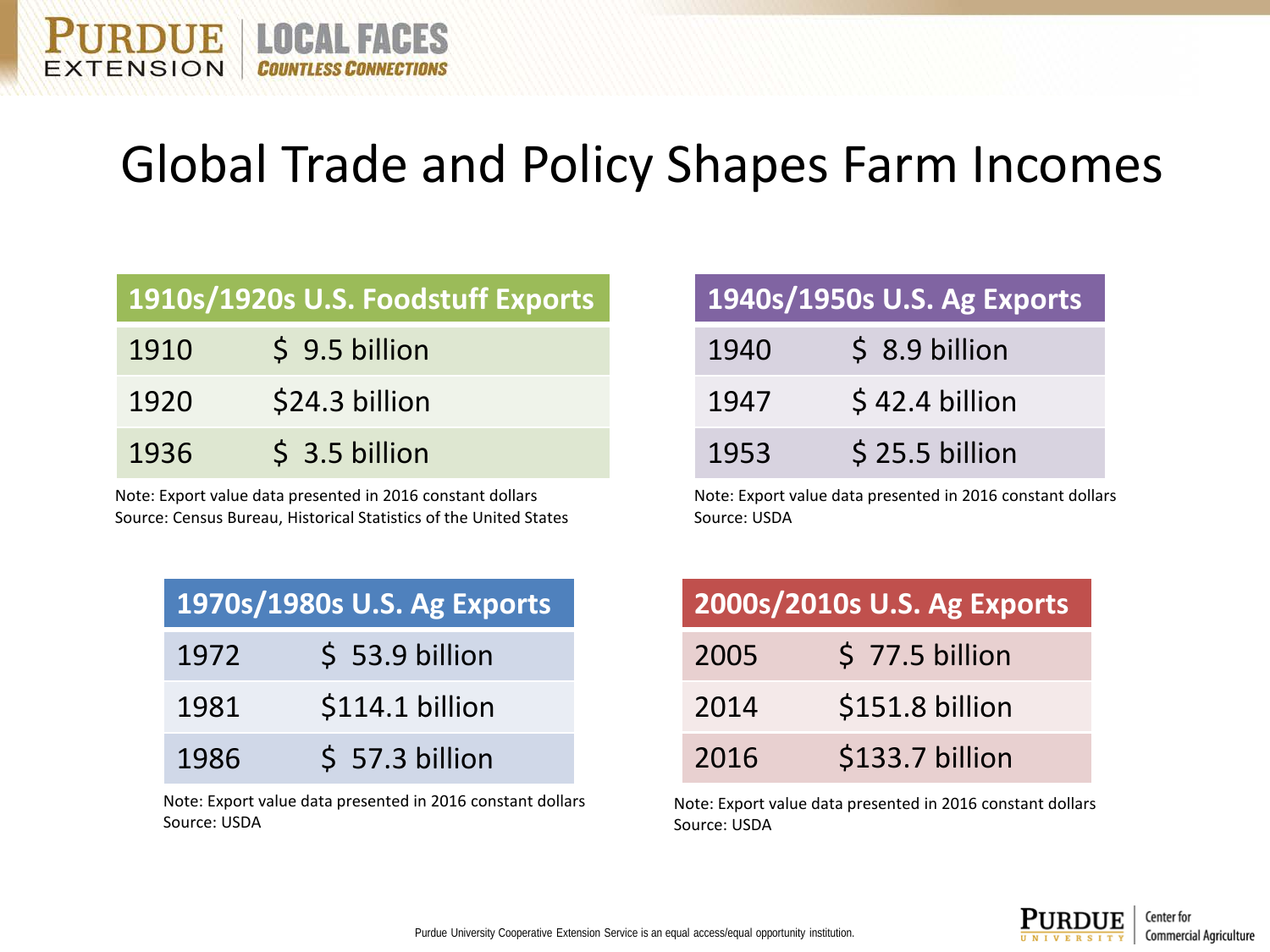

# Trade

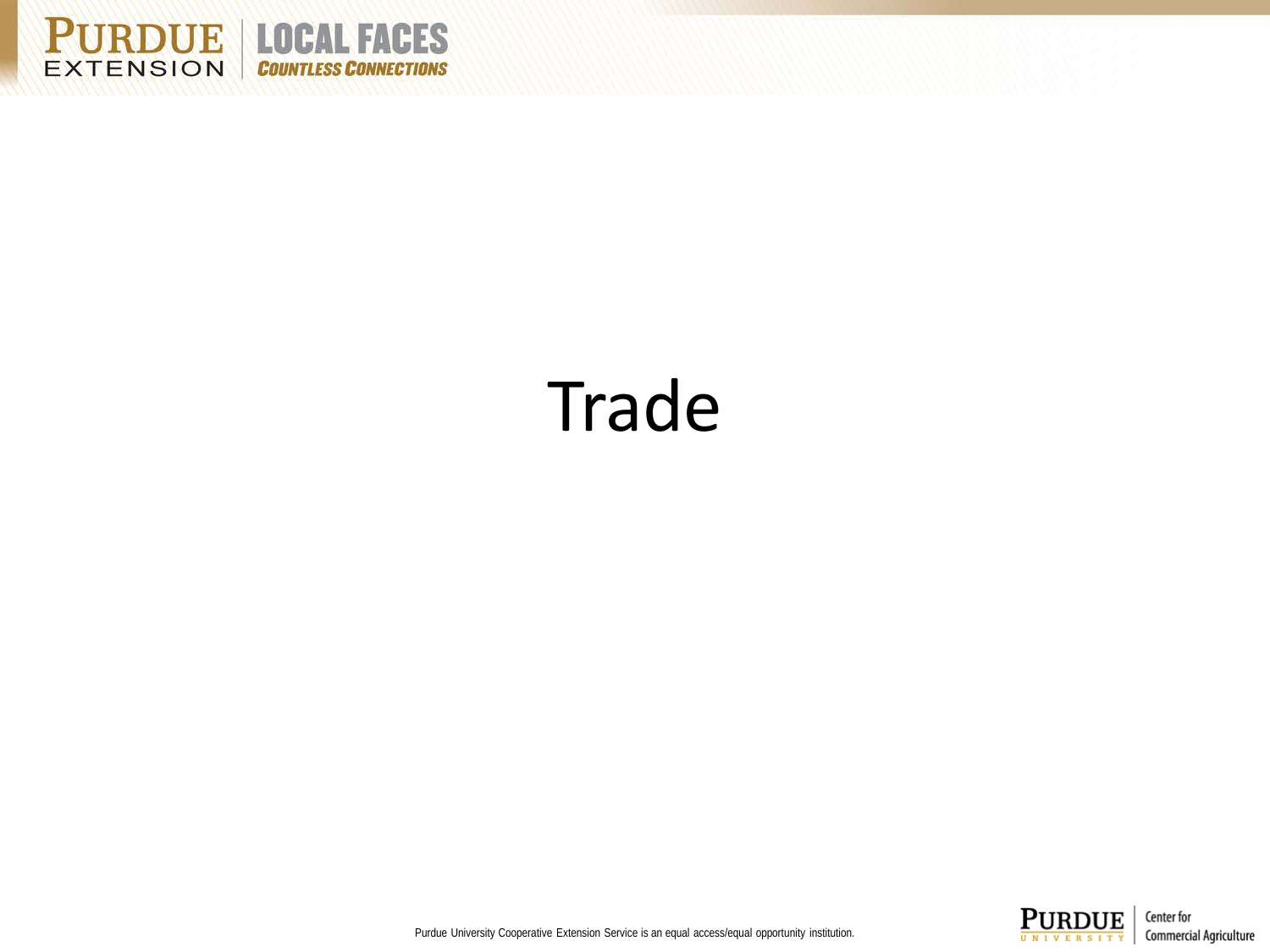

## U.S. Dollar Fundamentals: Trade

• Strong demand for goods and services supports a strong dollar



Source: U.S. Bureau of Economic Analysis

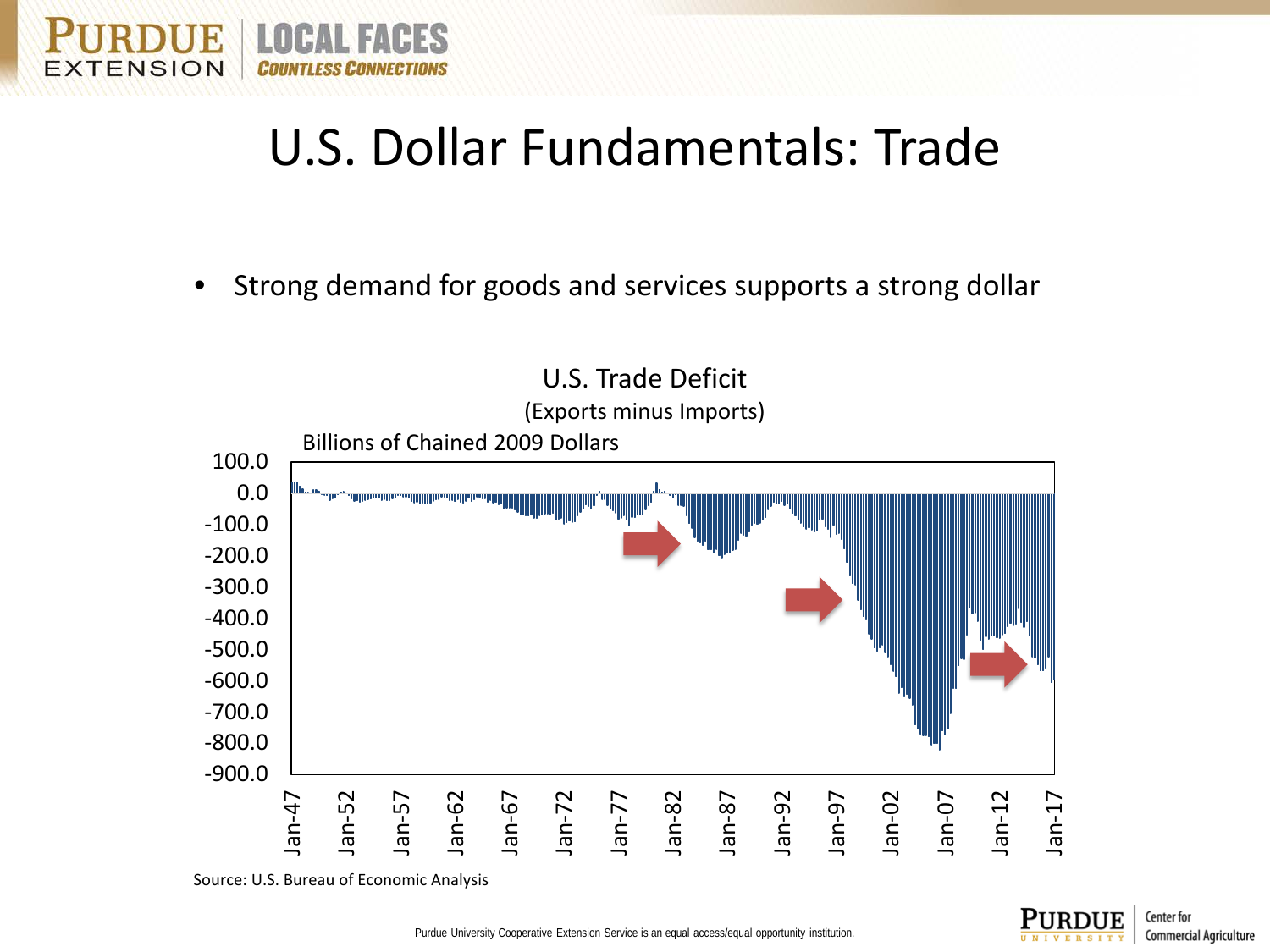### U.S. Dollar Fundamentals: Economic Growth

EFS

Stronger U.S. economy supports a strong dollar



U.S. GDP Minus World GDP

Source: World Bank

**ENSION** 

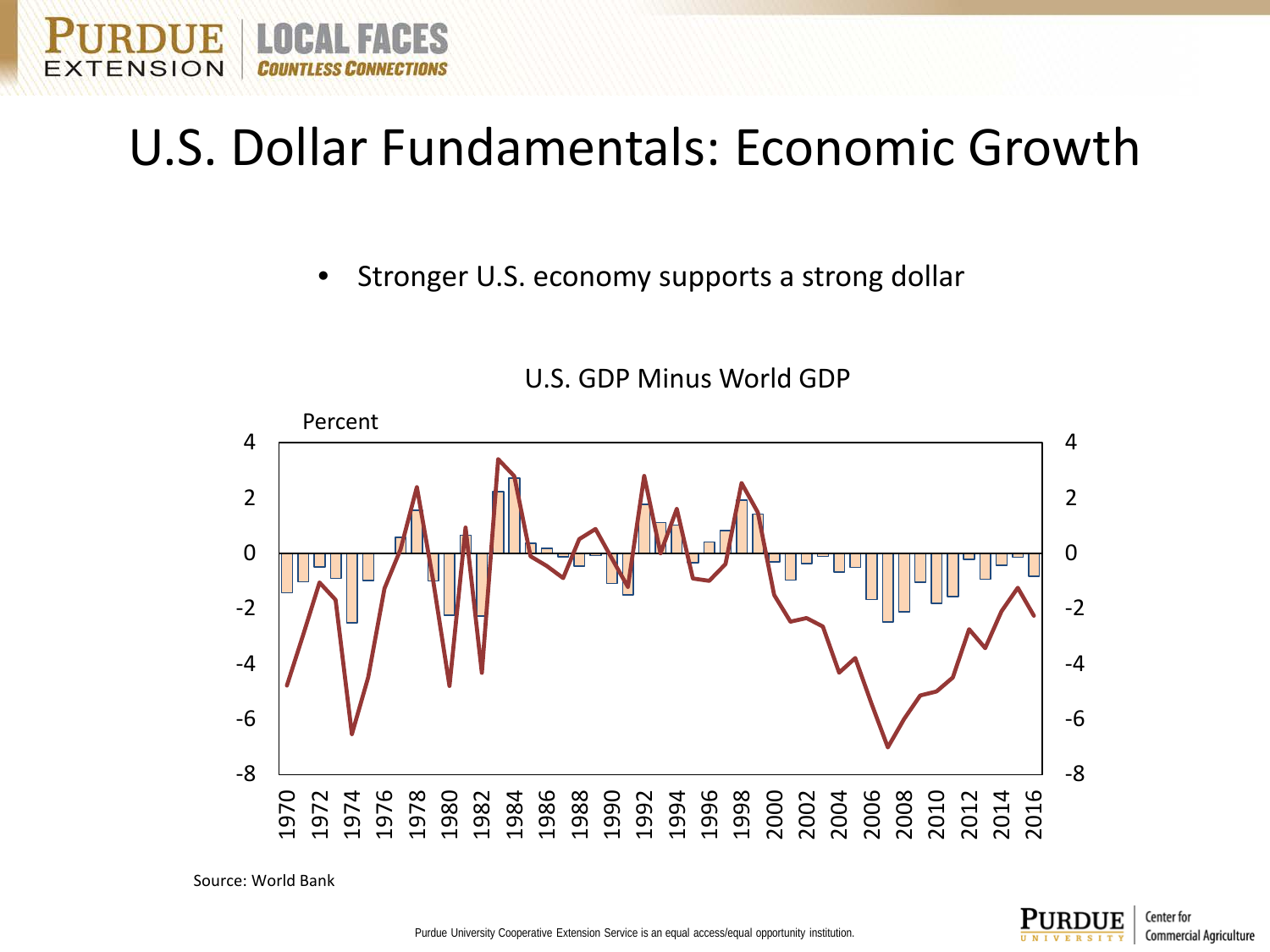

Real Trade Weighted U.S. Dollar Index:

**LOCAL FACES** 

Broad



*1981 to 1985: High US Interest Rates Stronger Economy*

*1997 to 2001: Asian Financial Crisis Stronger Economy*

*2015 to 2017: Higher Interest Rates Stronger economy*

Source: Board of Governors Federal Reserve System

RDUE

**TENSION** 

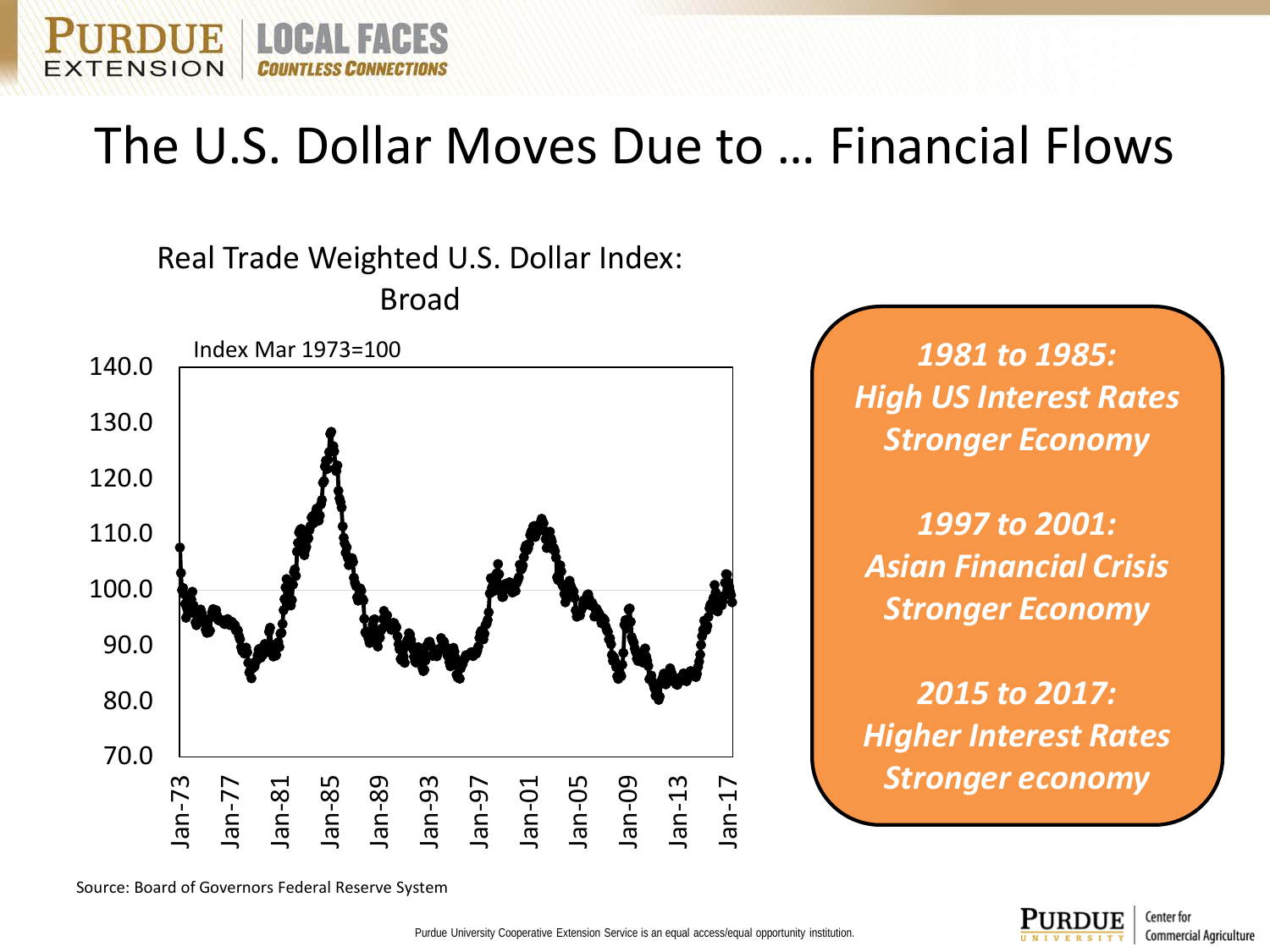

# Financial Flows

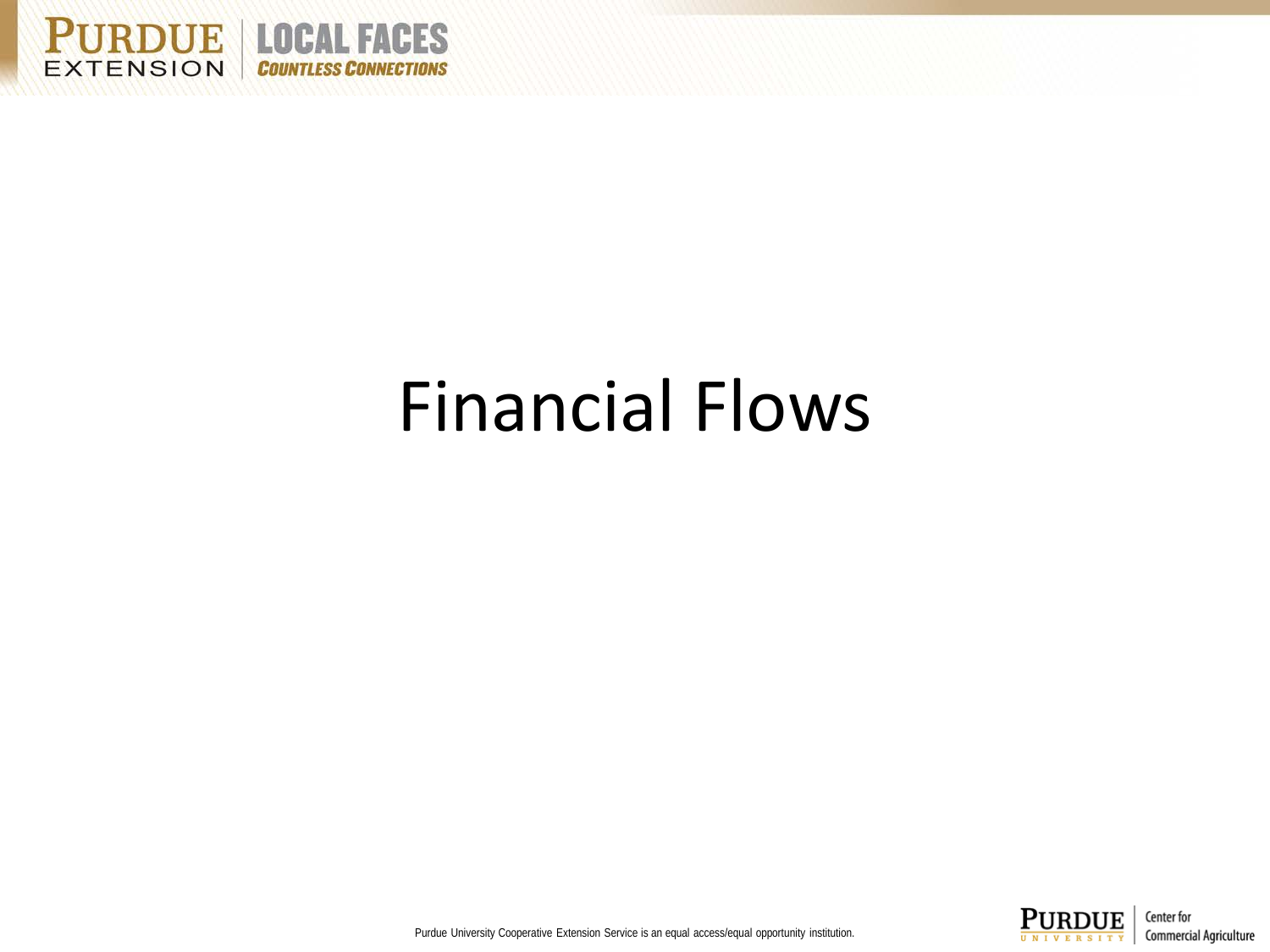

### Financial Flows are More Dominant than Ever



Source: U.S. Bureau of Economic Analysis

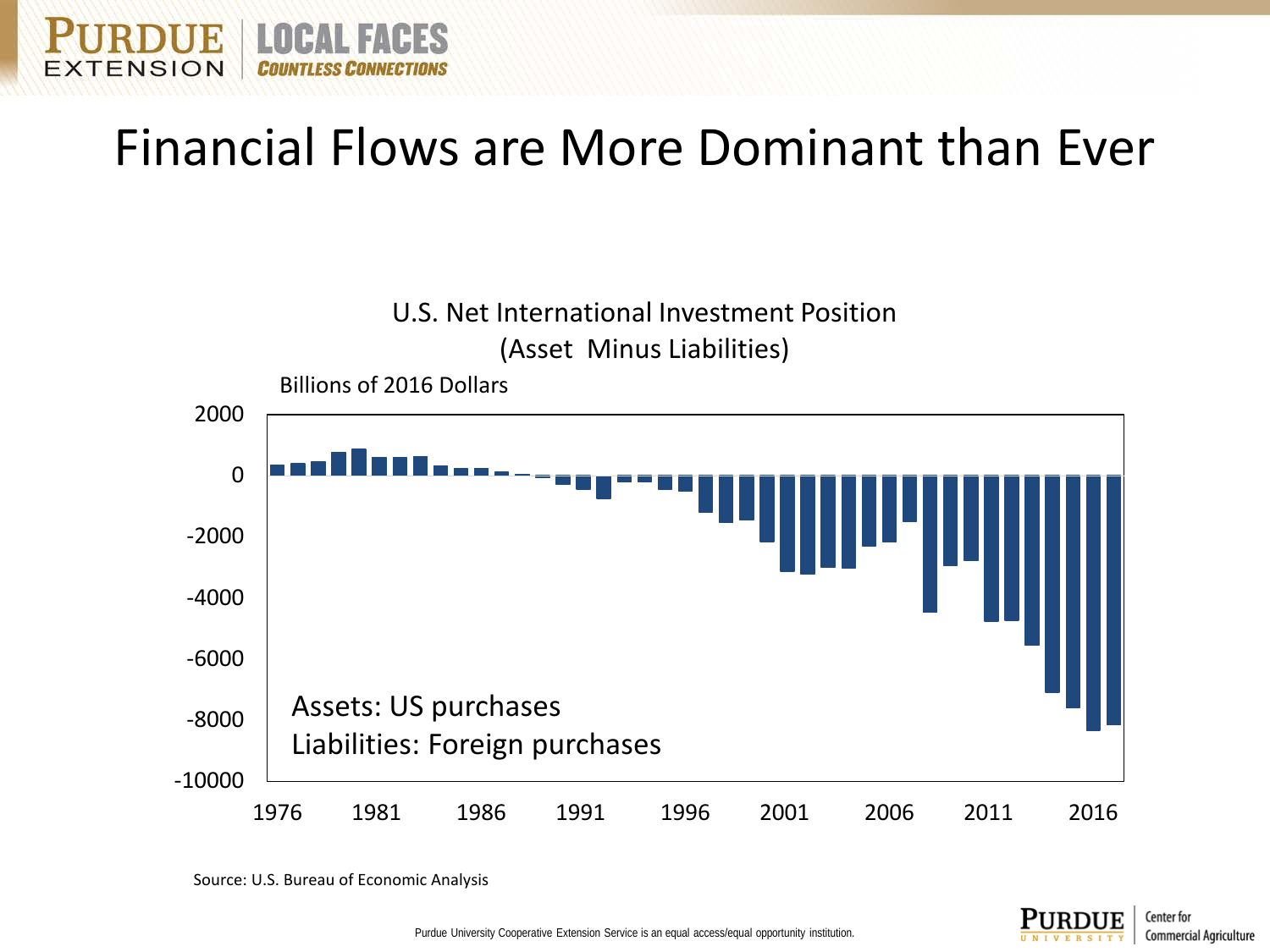### Financial Flows are More Dominant than Ever

#### Net Exports of Goods and Services (Billions of dollars)

**DUE LOCAL FACES** 

ENSION

#### Net International Investment Position (Billions of dollars)

|                       | 1976-<br>1980 | 1990-<br>1994 | 2012-<br>2016 |                        | 1976 -<br>1980 | 1990-<br>1994 | 2012-<br>2016 |
|-----------------------|---------------|---------------|---------------|------------------------|----------------|---------------|---------------|
| Exports               | 315.3         | 730.8         | 2,072.4       | Assets                 | 1,567          | 4,886         | 24,228        |
| Imports               | (367.2)       | (797.6)       | (2,548.2)     | Liabilities            | (1, 227)       | (5,250)       | 30,877        |
| <b>Net</b><br>Exports | (51.9)        | (66.8)        | (476.1)       | <b>Net</b><br>Position | 340            | (275)         | (6, 649)      |

Source: U.S. Bureau of Economic Analysis

Source: U.S. Bureau of Economic Analysis

### *Financial Flow are 10 Fold Export Activity*

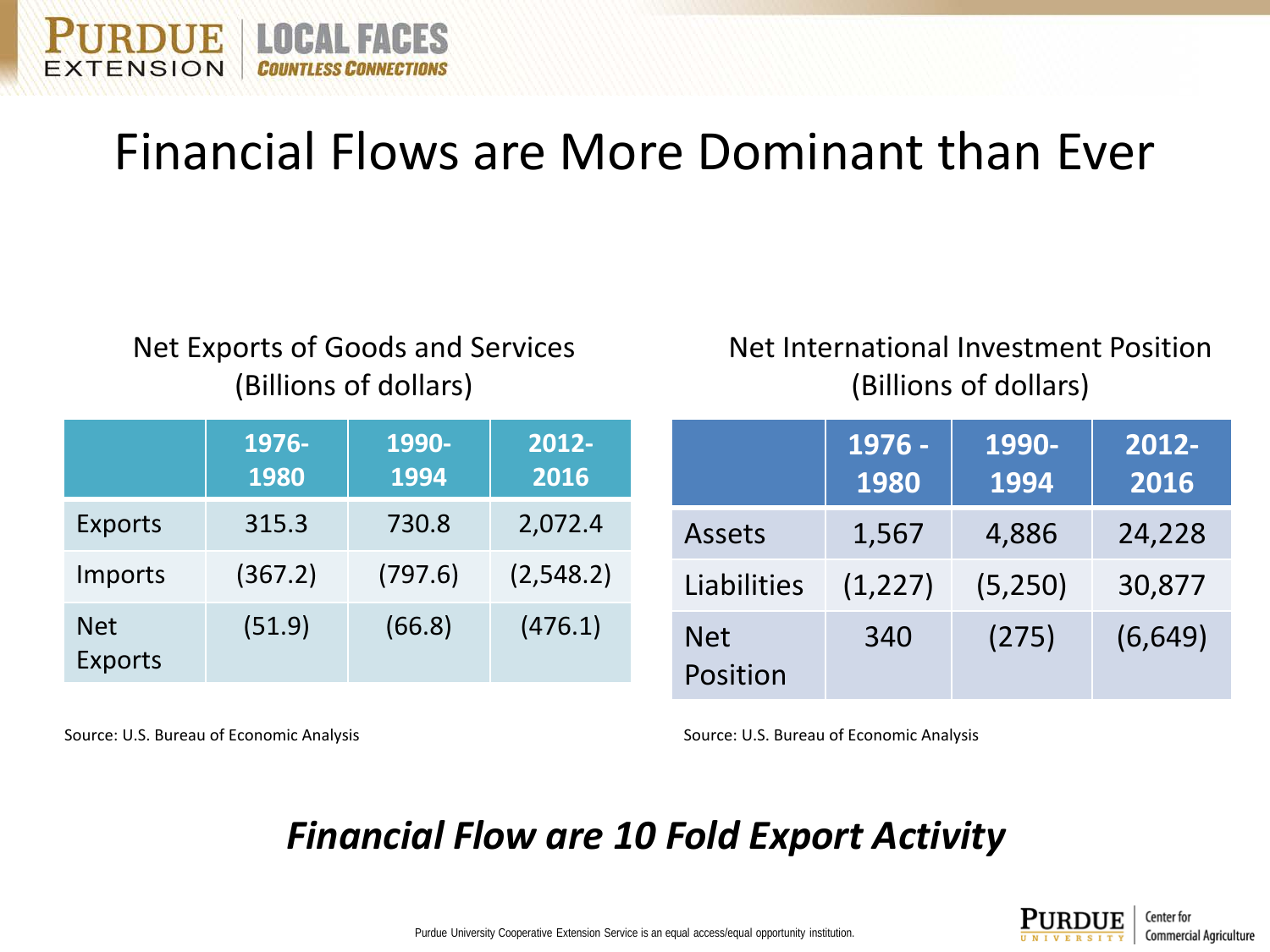# Financial Flows (Equity, Debt, & Derivatives) Shifted with Financial Conditions

**OR**B

**ENSION** 

**EAL FAFES** 



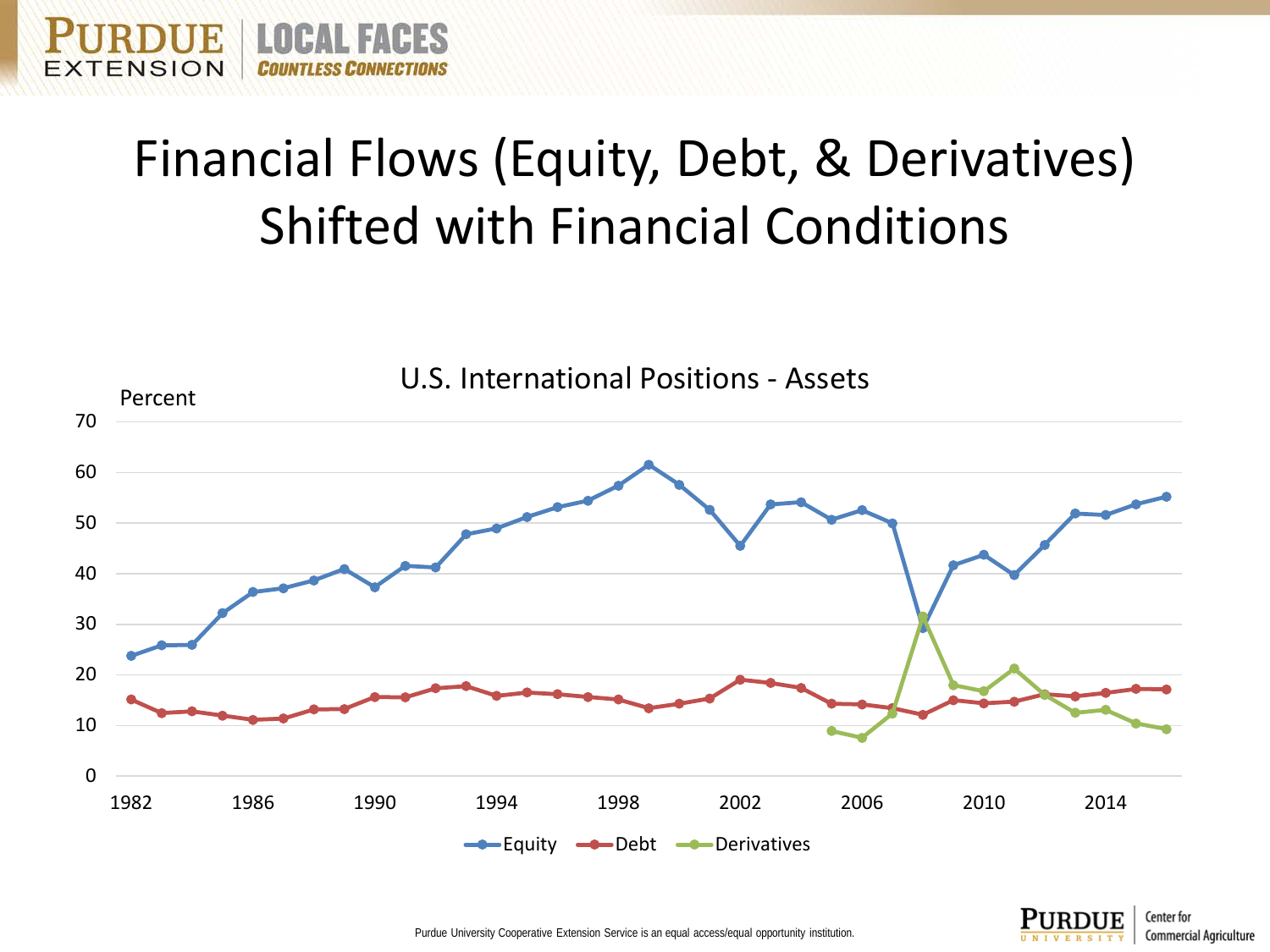# Financial Flows (Equity, Debt, & Derivatives) Shifted with Financial Conditions

**OR**EN

**ENSION** 

CFS



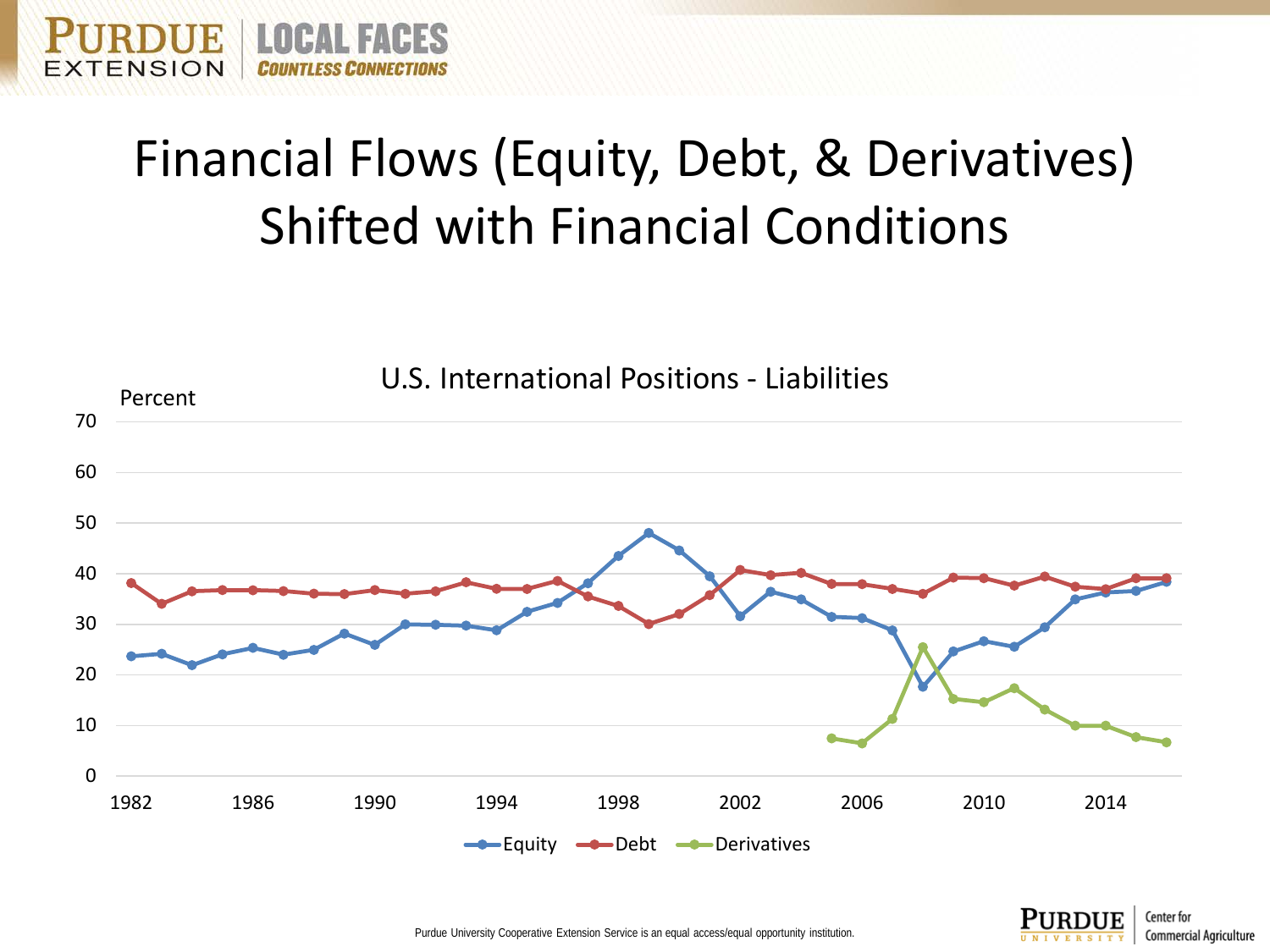# Financial Flows (Equity, Debt, & Derivatives) Shifted with Financial Conditions

IΕ

**ENSION** 

CFS



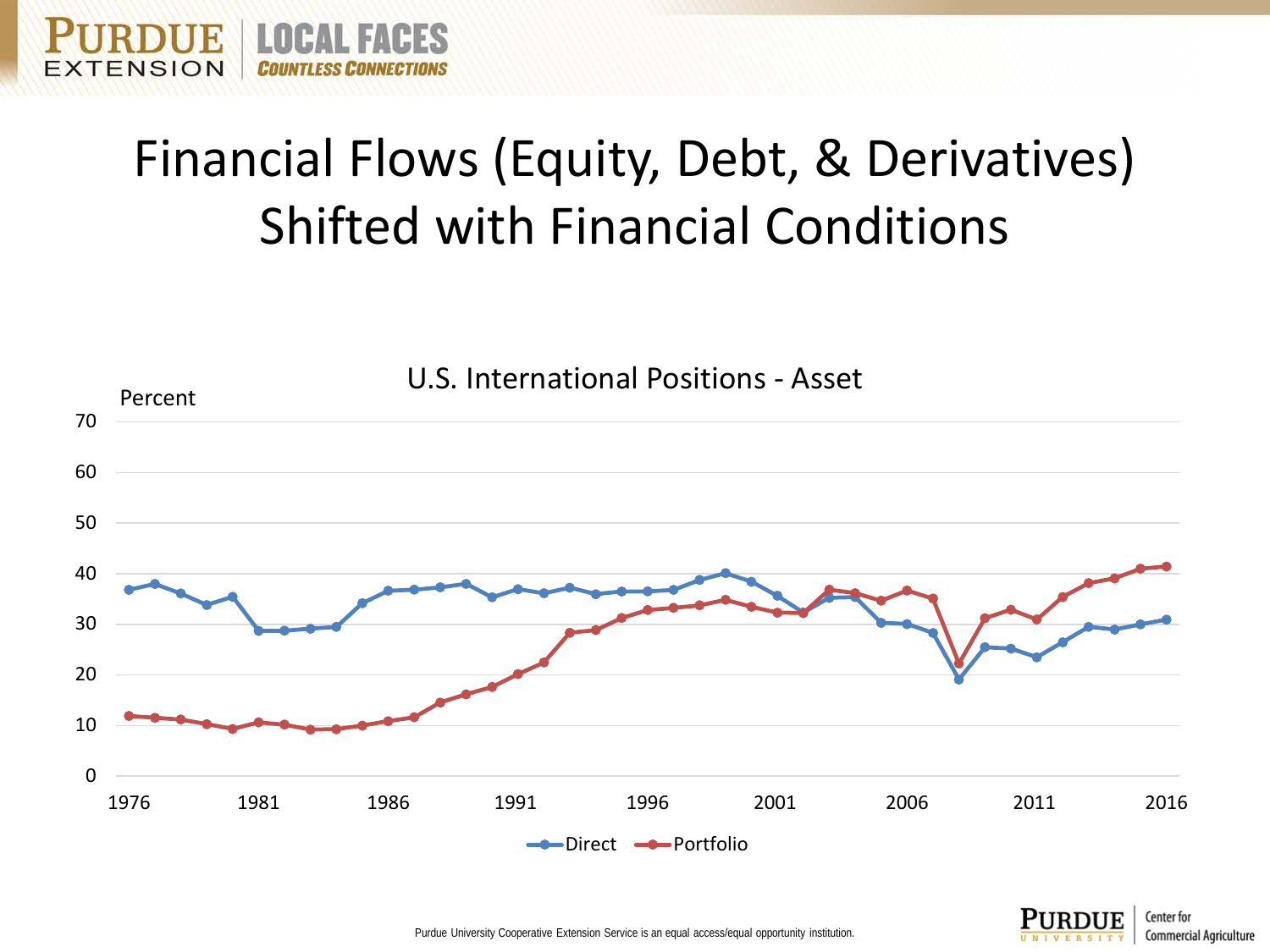

## Is This Good for the U.S. Economy?



Source: U.S. Bureau of Economic Analysis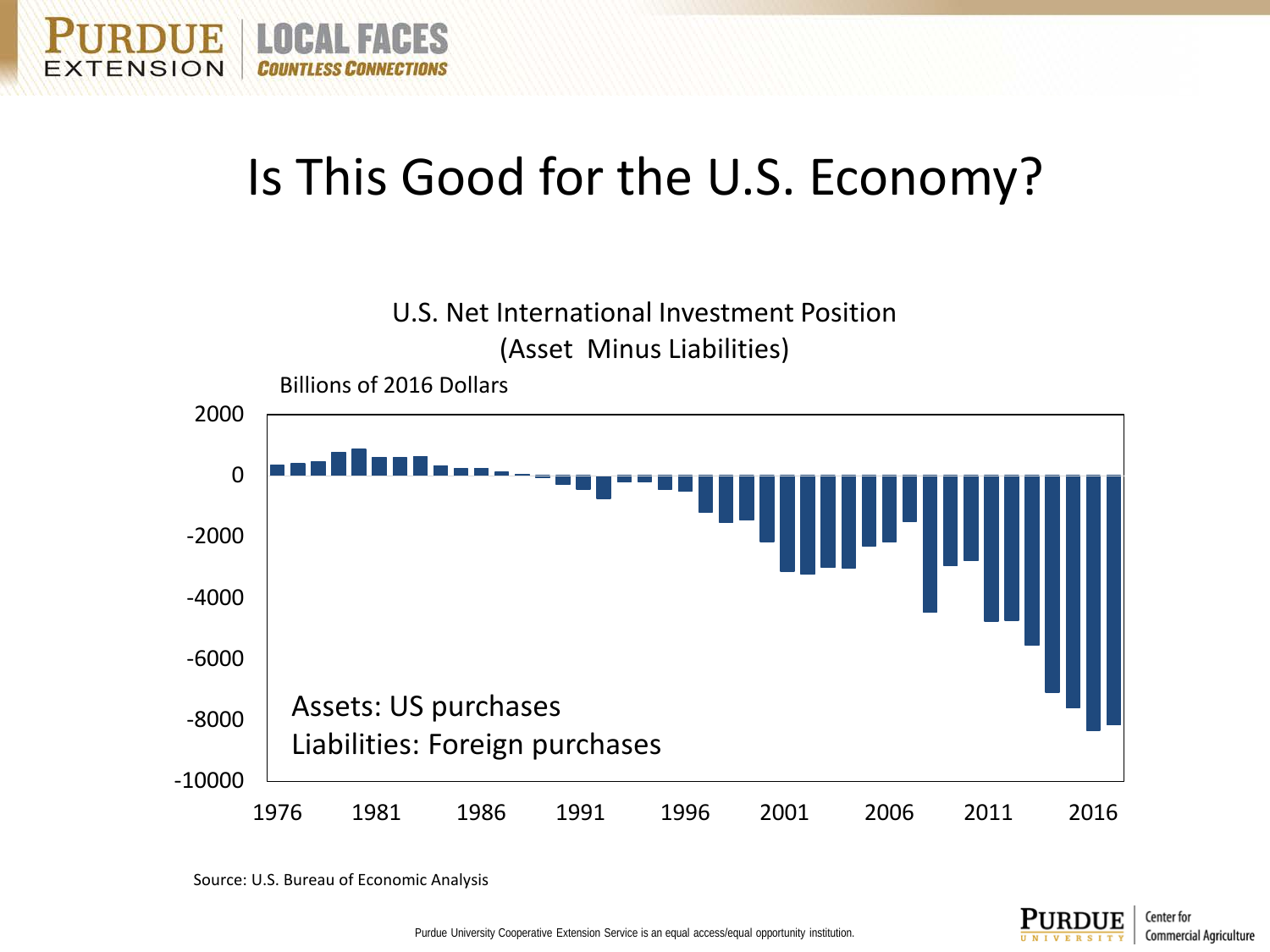

# Fear and Uncertainty

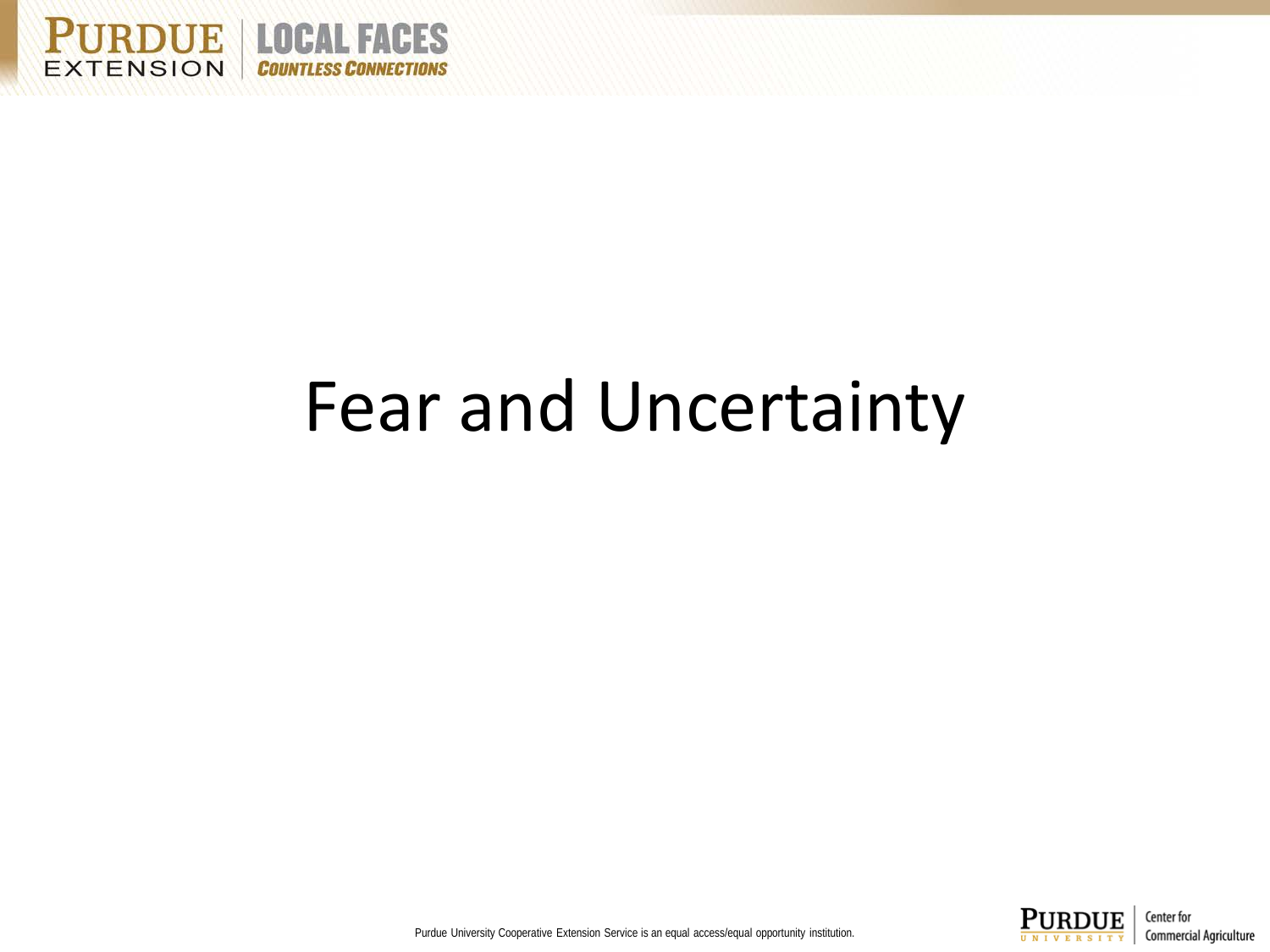### Exchange Rates Move with Fear



### Brexit: 2017

**Commercial Agriculture** 



Brazil: 2017

**URDUE LOCAL FACES** 

**COUNTLESS CONNECTIONS** 

**EXTENSION**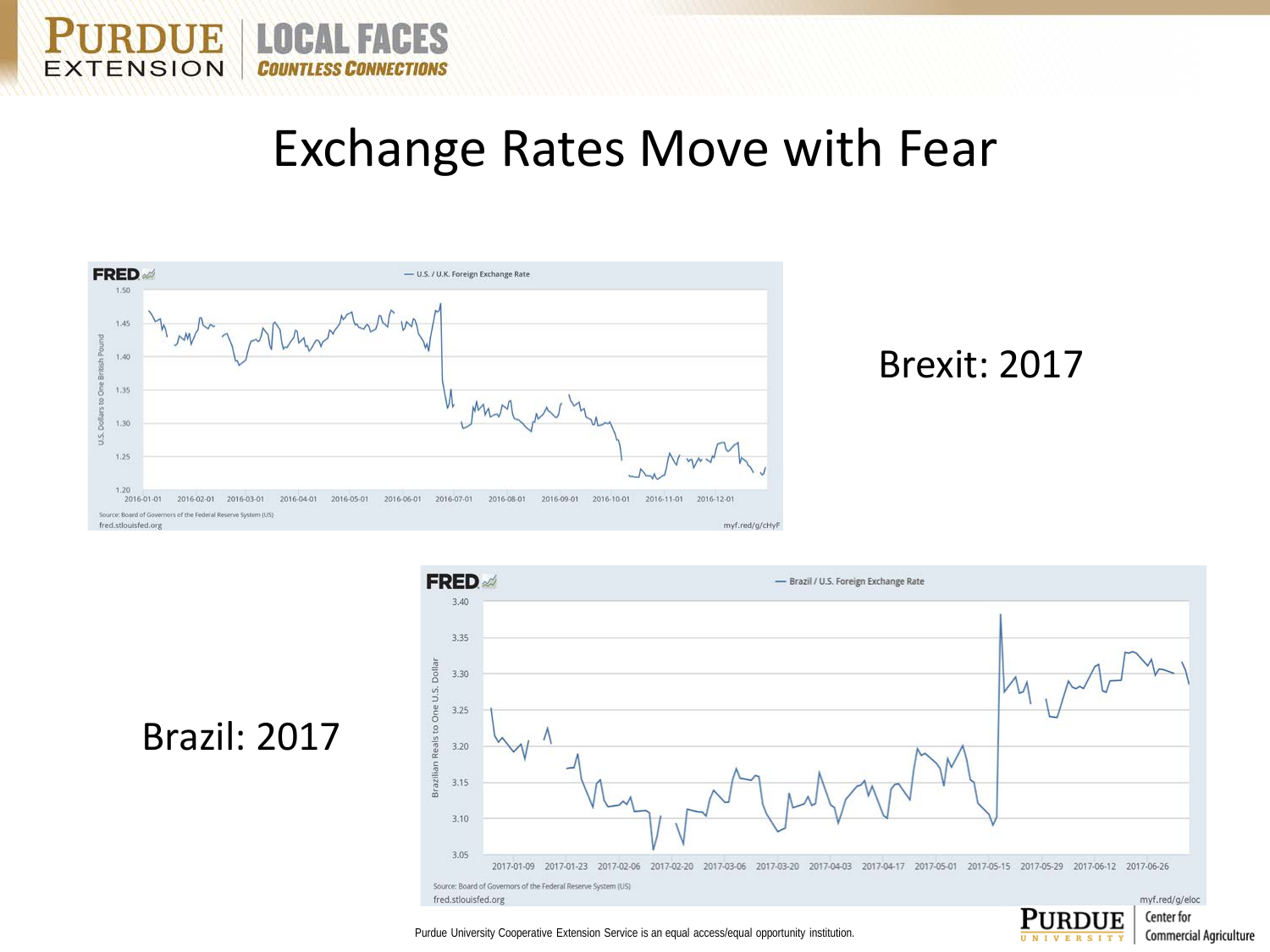

## The Euro and Germany

Euro and Germany Exchange Rate with US



Source: Board of Governors Federal Reserve System

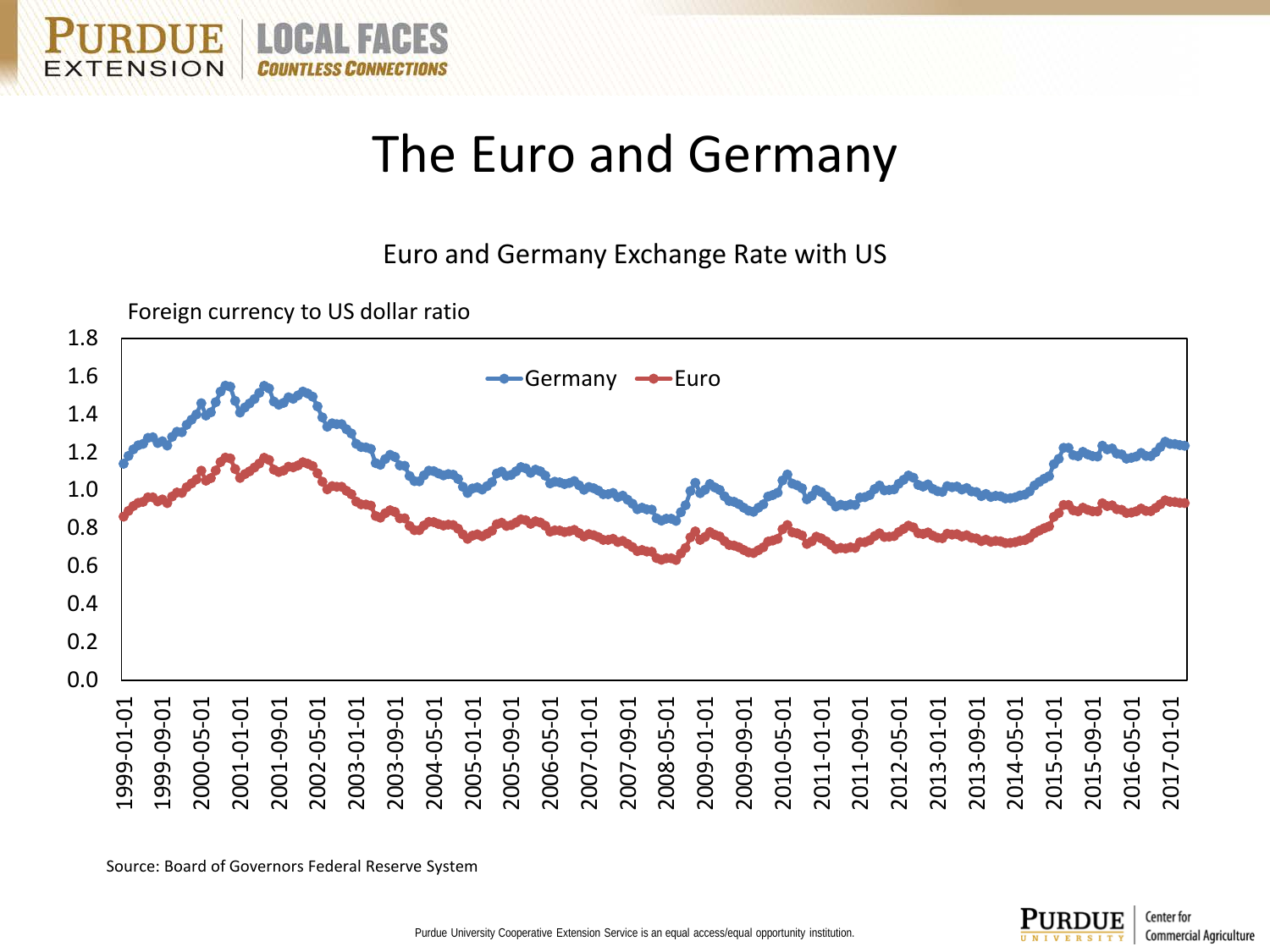

# Interest Rates and Exchange Rates

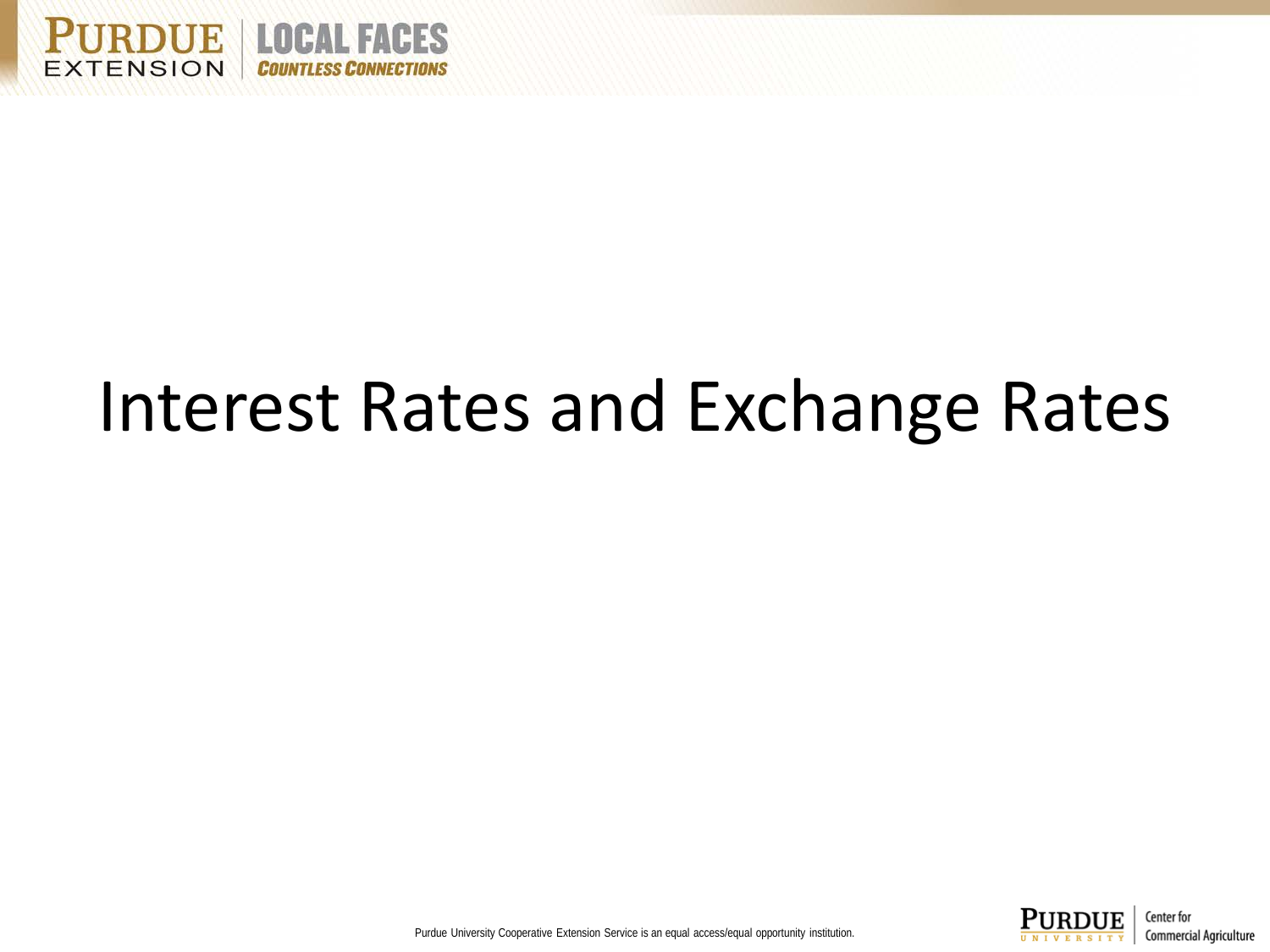## Interest Rate Movements Drive Financial Flows



Source: Board of Governors Federal Reserve System

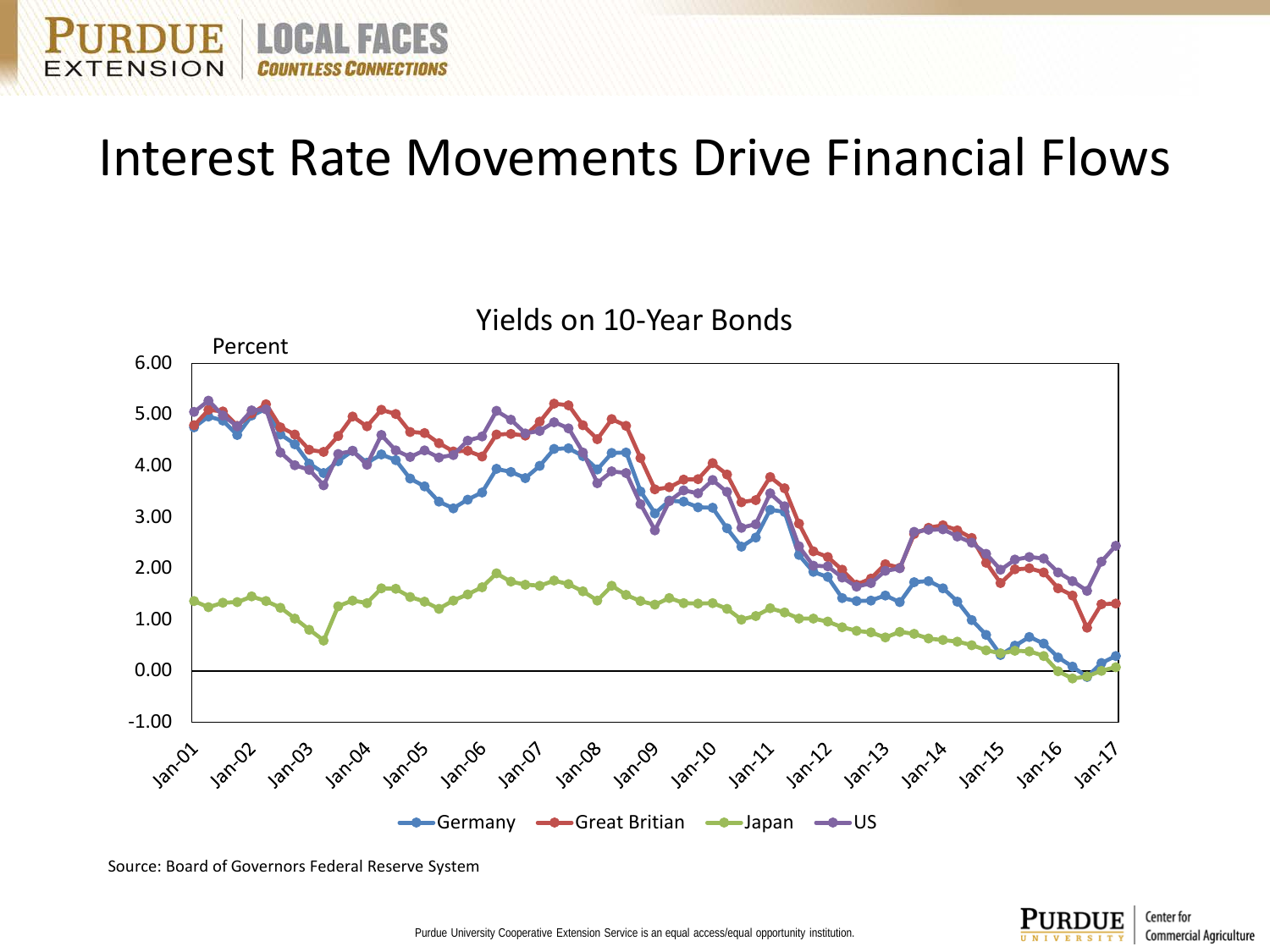

### How will the Fed Normalize Rates?





Source: Federal Reserve Board of Governors

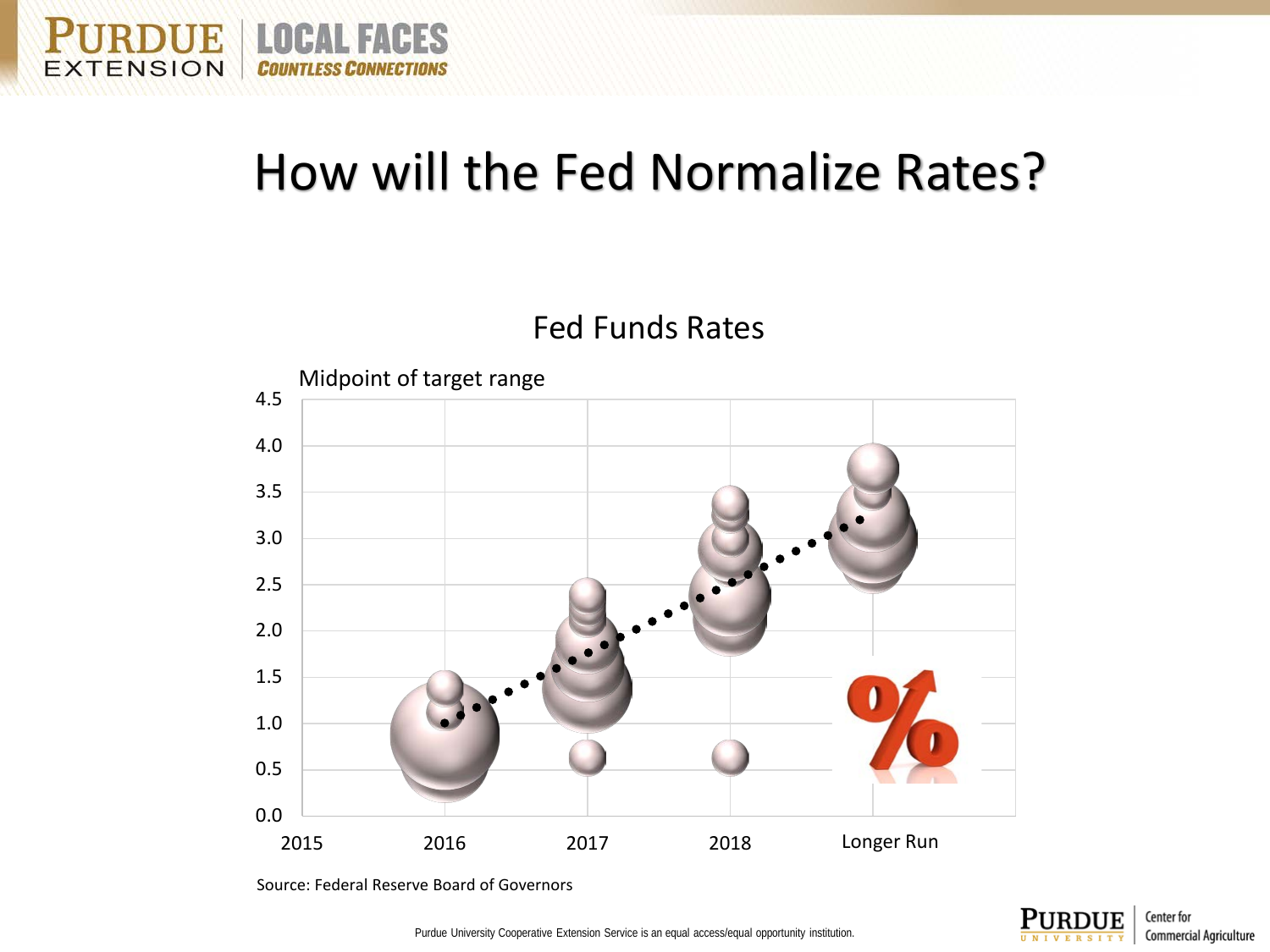

Federal Reserve Balance Sheet: Assets



Source: Federal Reserve Bank of Cleveland

**LOCAL FACES** 

ENSION

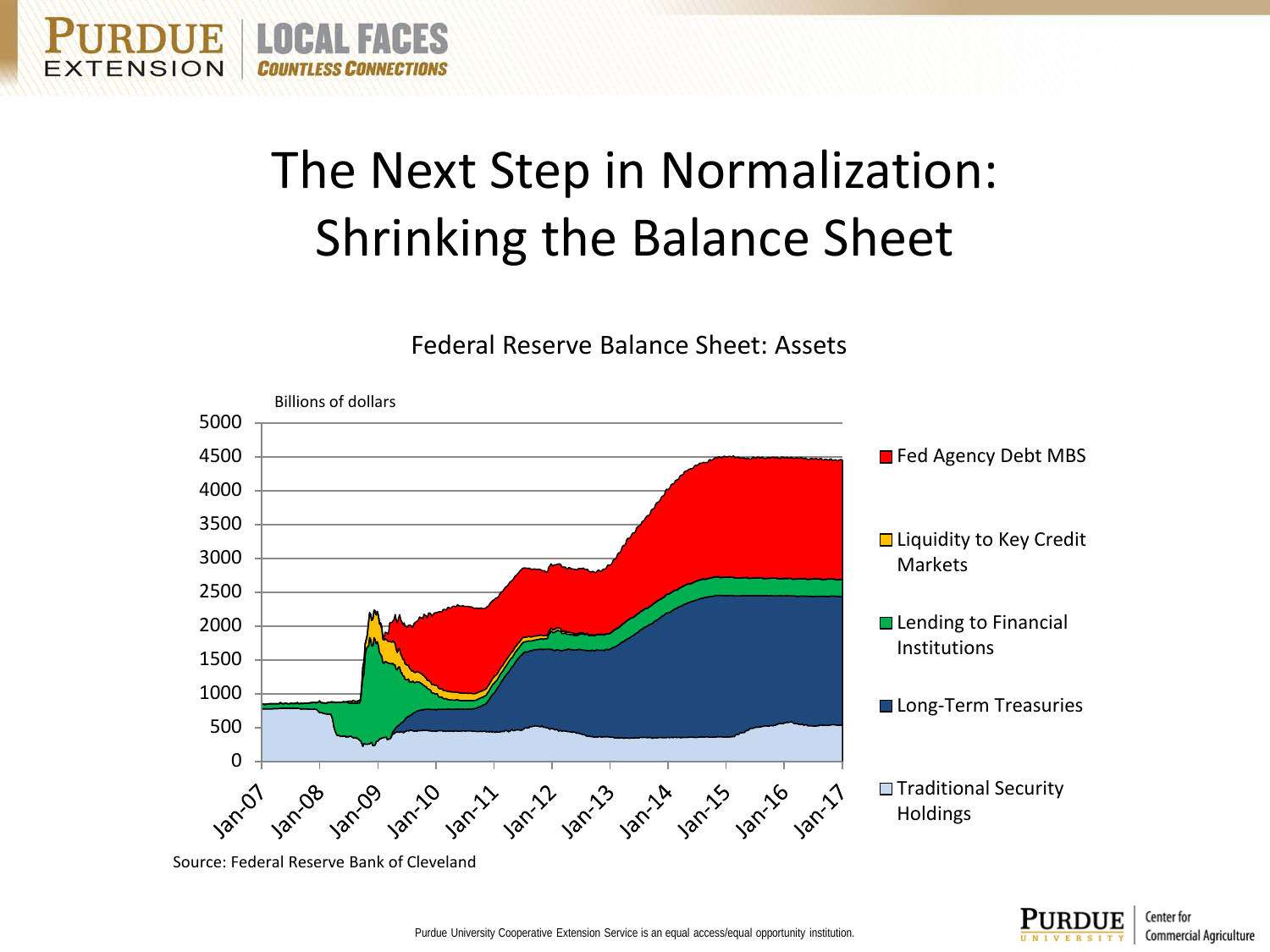



**RDUE | LOCAL FACES** 

**TENSION** 

Too much money

chasing too few goods

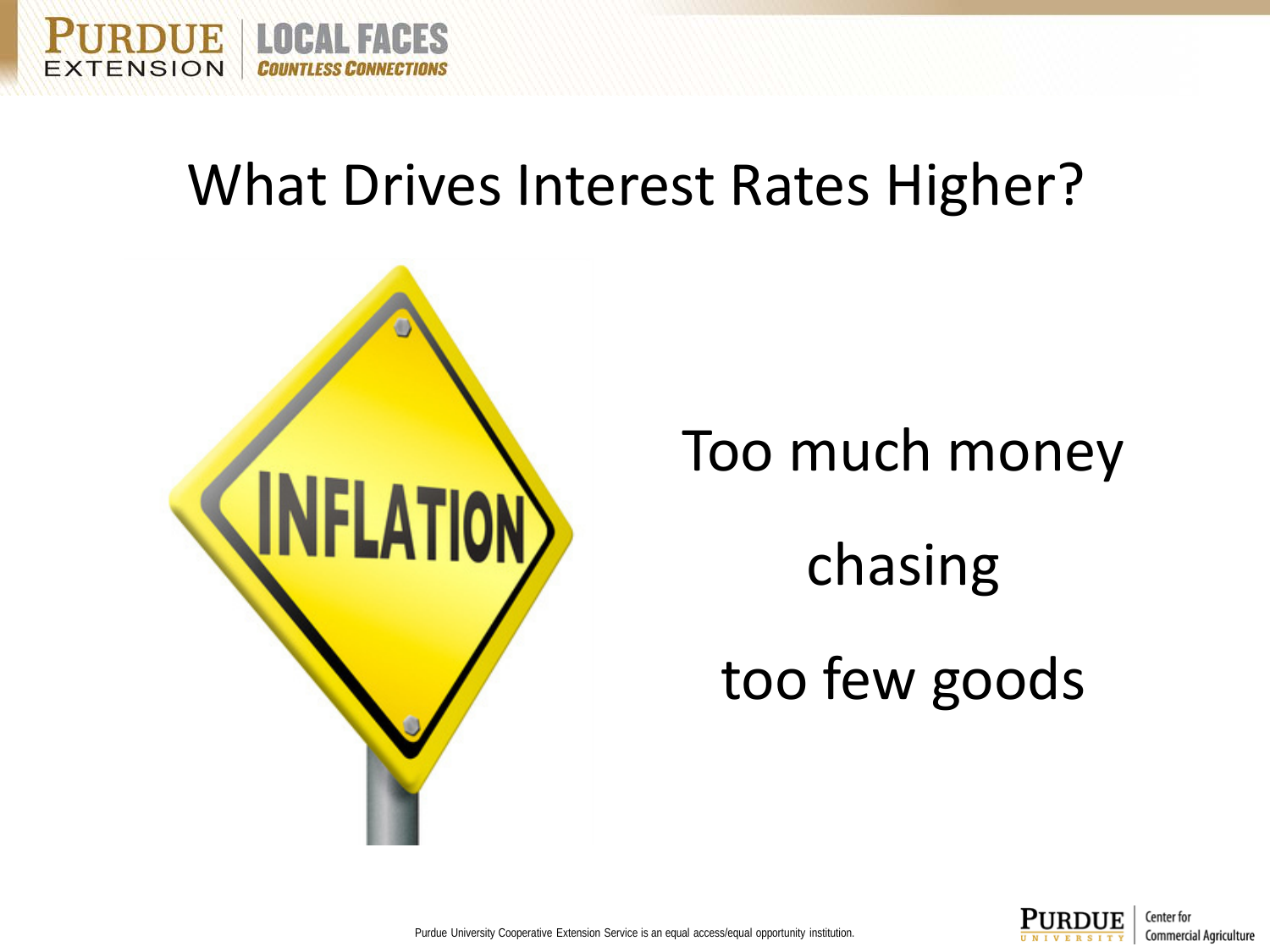## The U.S. is Expected to Lead the Rebound

| <b>Area</b>   | 2016   | 2017 | 2018 |
|---------------|--------|------|------|
| World         | 3.1    | 3.4  | 3.6  |
| Advanced      | 1.6    | 1.9  | 2.0  |
| <b>US</b>     | 1.6    | 2.3  | 2.5  |
| Euro Area     | 1.7    | 1.6  | 1.6  |
| <b>EMDE</b>   | 4.1    | 4.5  | 4.8  |
| China         | 6.7    | 6.5  | 6.0  |
| India         | 6.6    | 7.2  | 7.7  |
| Russia        | $-0.6$ | 1.1  | 1.2  |
| Latin America | $-0.7$ | 1.2  | 2.1  |

Source: International Monetary Fund, January 2017

**JRDUE | LOCAL FACES** 

**COUNTLESS CONNECTIONS** 

**EXTENSION** 

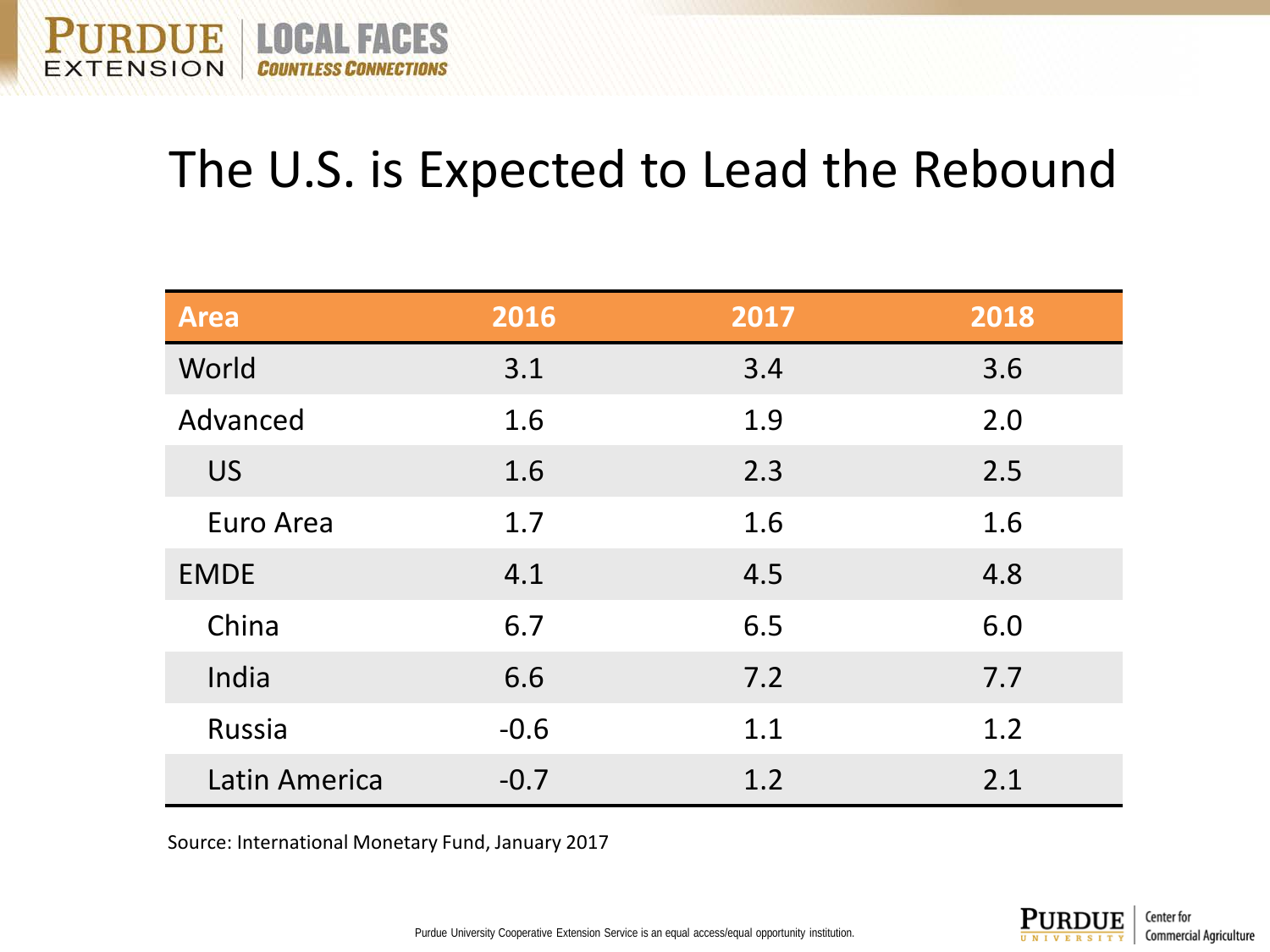## Will Demographics be the Trigger?

**OIE** 

ENSION

**LOCAL FACES** 

- Millennial spending: Homes, cars, families …
- Boomer spending: Retirement, health care …



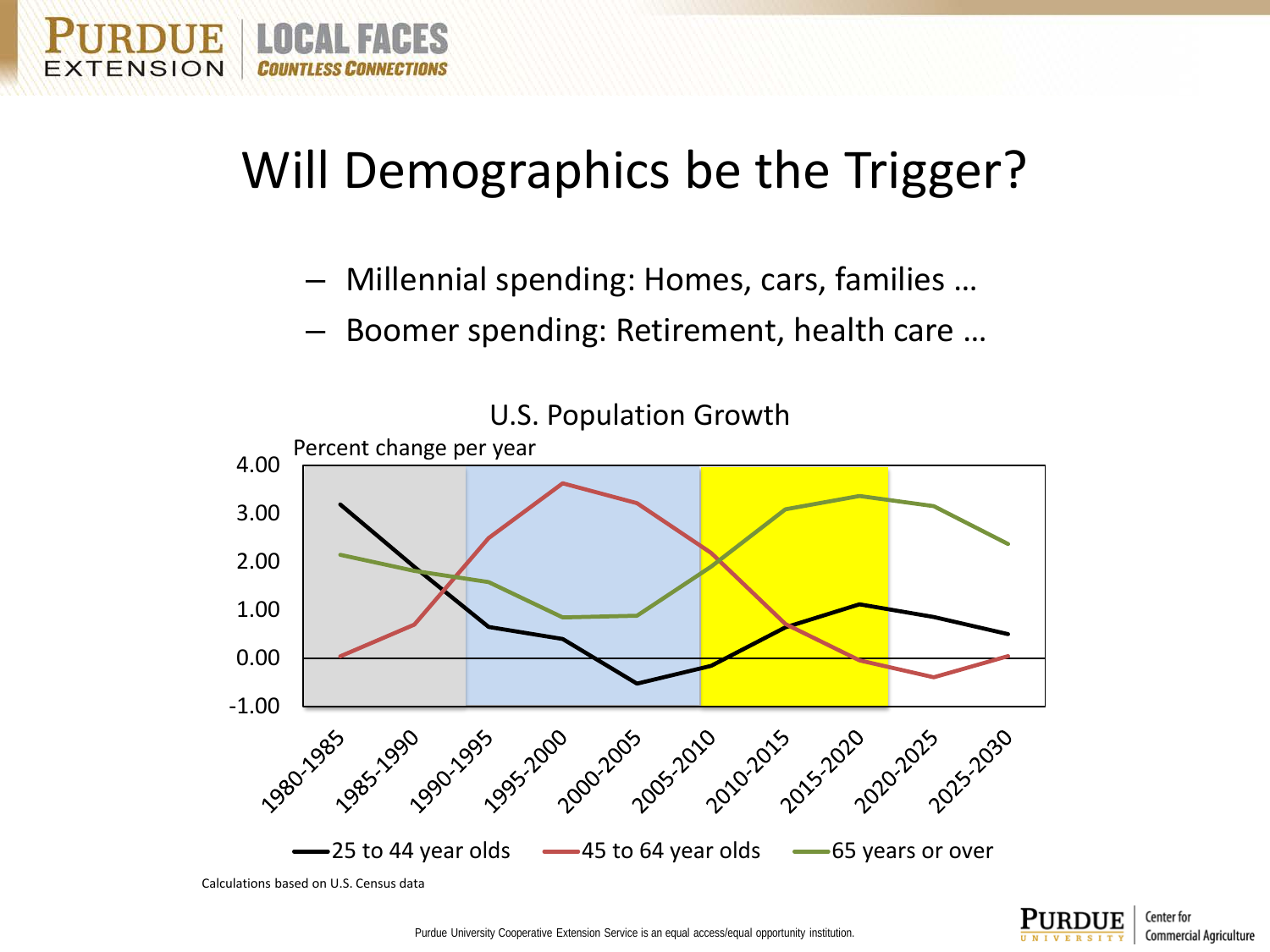# Slower Labor Force Growth is Expected to Trim Potential GDP

|                                          | <u> 1950 - </u><br>1973 | 1974-<br>1981 | 1982-<br>1990 | 1991-<br>2001 | $2002 -$<br>2007 | 2008-<br>2014 | 2015-<br>2025 |
|------------------------------------------|-------------------------|---------------|---------------|---------------|------------------|---------------|---------------|
| <b>Potential GDP</b>                     | 4.0                     | 3.3           | 3.2           | 3.2           | 2.8              | 1.4           | 1.8           |
| Potential<br>Labor Force                 | 1.6                     | 2.5           | 1.6           | 1.3           | 0.9              | 0.5           | 0.5           |
| Potential<br>Labor Force<br>Productivity | 2.4                     | 0.8           | 1.6           | 1.9           | 1.9              | 0.9           | 1.3           |

US Potential GDP (Average Annual Growth)

Source: Congressional Budget Office

**RDUE | LOCAL FACES** 

EXTENSION

Lower Potential GDP Suggests Inflation Rises at Lower Growth Rates.

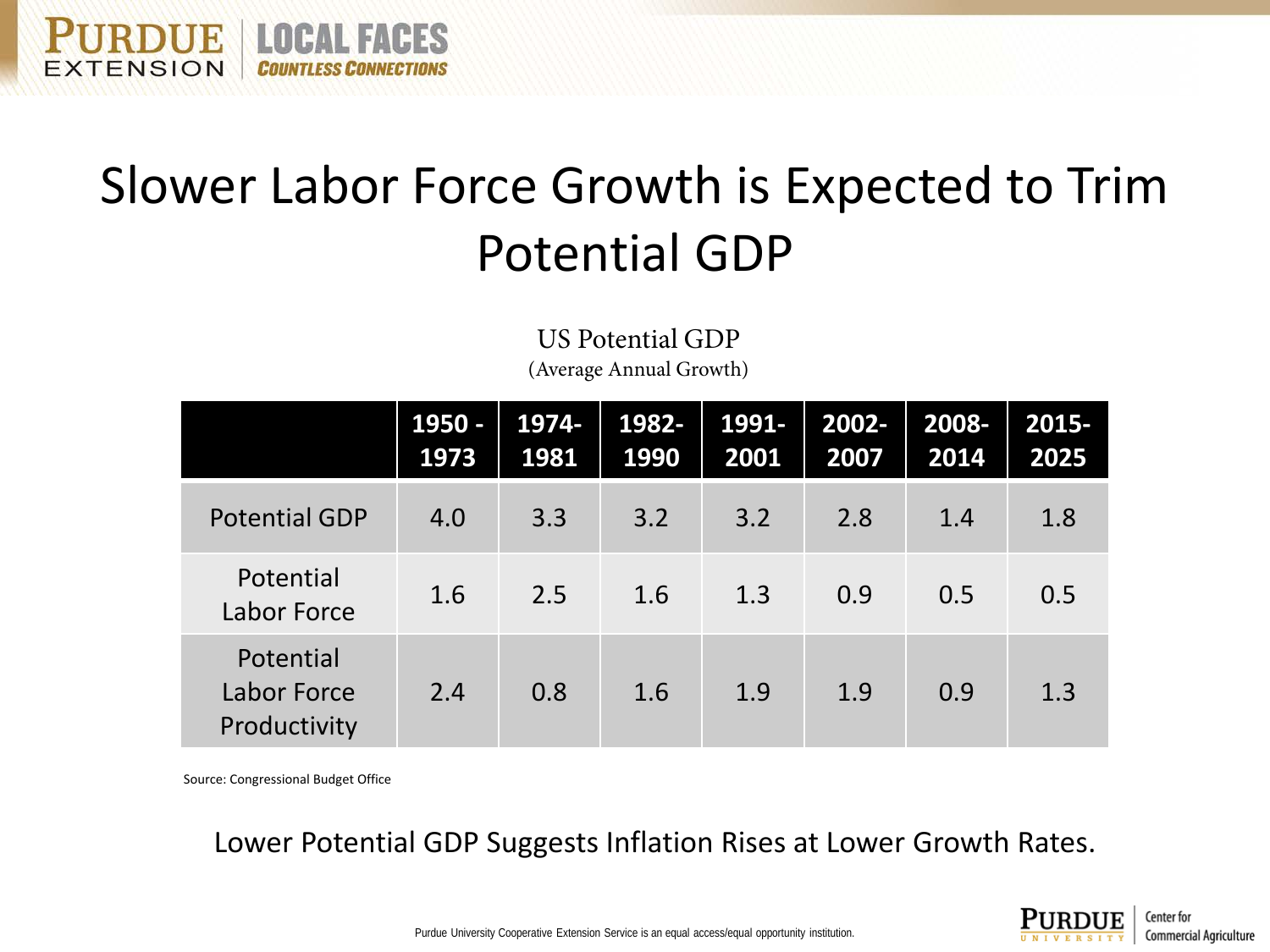

# Policy Implications

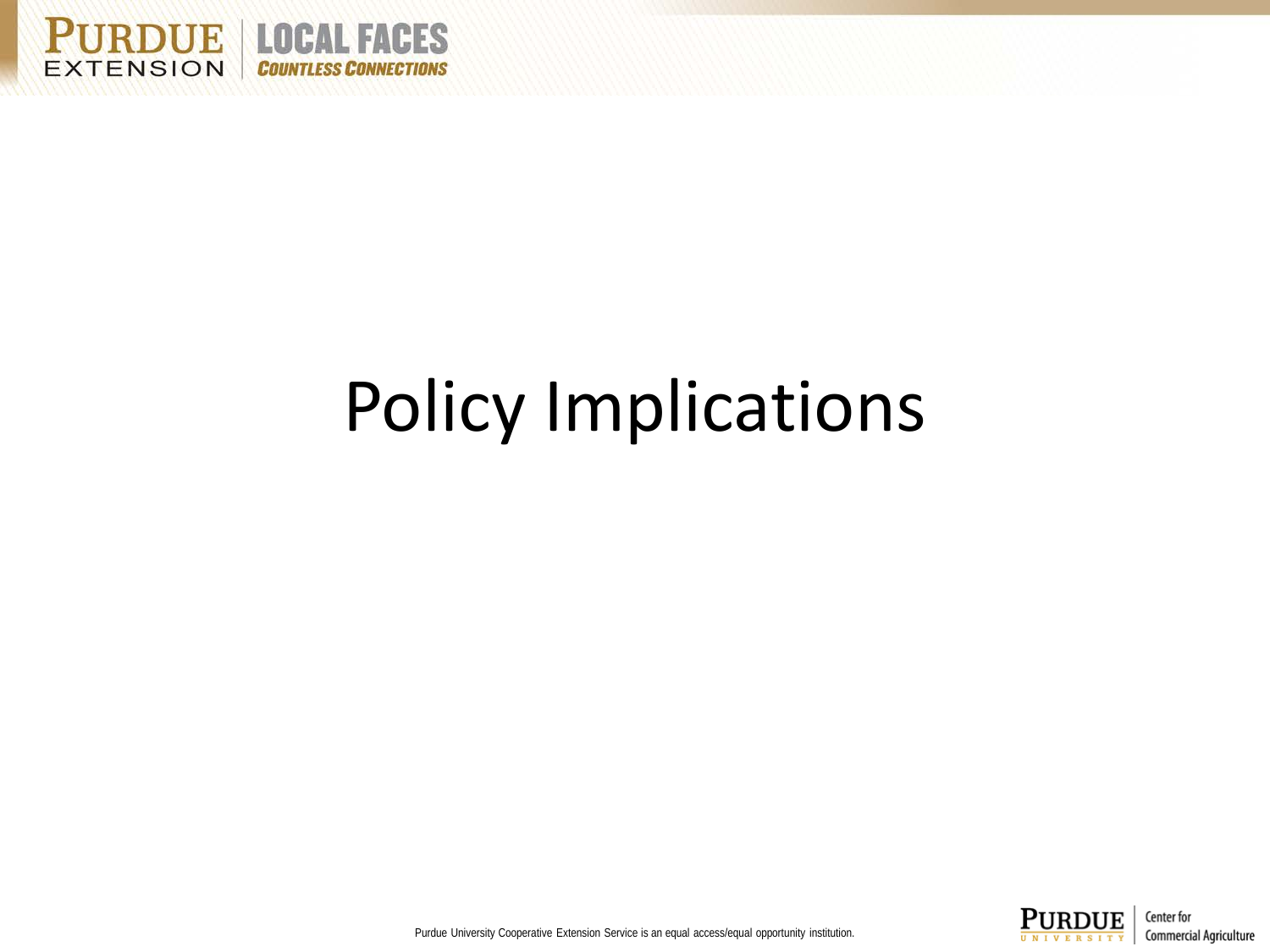# Ag Export Destinations are Different than Manufactured Export Destinations

|                 | U.S. Ag Exports |
|-----------------|-----------------|
| $(2012 - 2016)$ |                 |

ENSION

**OUE LOCAL FACES** 

| <b>Country</b>   | <b>Share</b> |
|------------------|--------------|
| $(1)$ China      | 16.7%        |
| (2) Canada       | 15.0%        |
| (3) Mexico       | 13.1%        |
| (4) Japan        | 8.7%         |
| (5) Korea, South | 4.3%         |
| Source: USDA     |              |

U.S. Manufactured Exports (2012-2016)

| <b>Share</b>                      |
|-----------------------------------|
| 19.3%                             |
| 15.5%                             |
| 6.4%                              |
| 4.1%                              |
| 3.4%                              |
| Source: International Trade Admin |

IN Manufactured Exports (2012-2016)

| <b>Country</b> | <b>Share</b> |
|----------------|--------------|
| (1) Canada     | 33.7%        |
| (2) Mexico     | 13.4%        |
| (3) Germany    | 5.2%         |
| $(4)$ Japan    | 5.0%         |
| France         | 4.2%         |

Source: International Trade Admin. Source: International Trade Admin.

### *Will Trade Policy Reflect Ag Interests?*

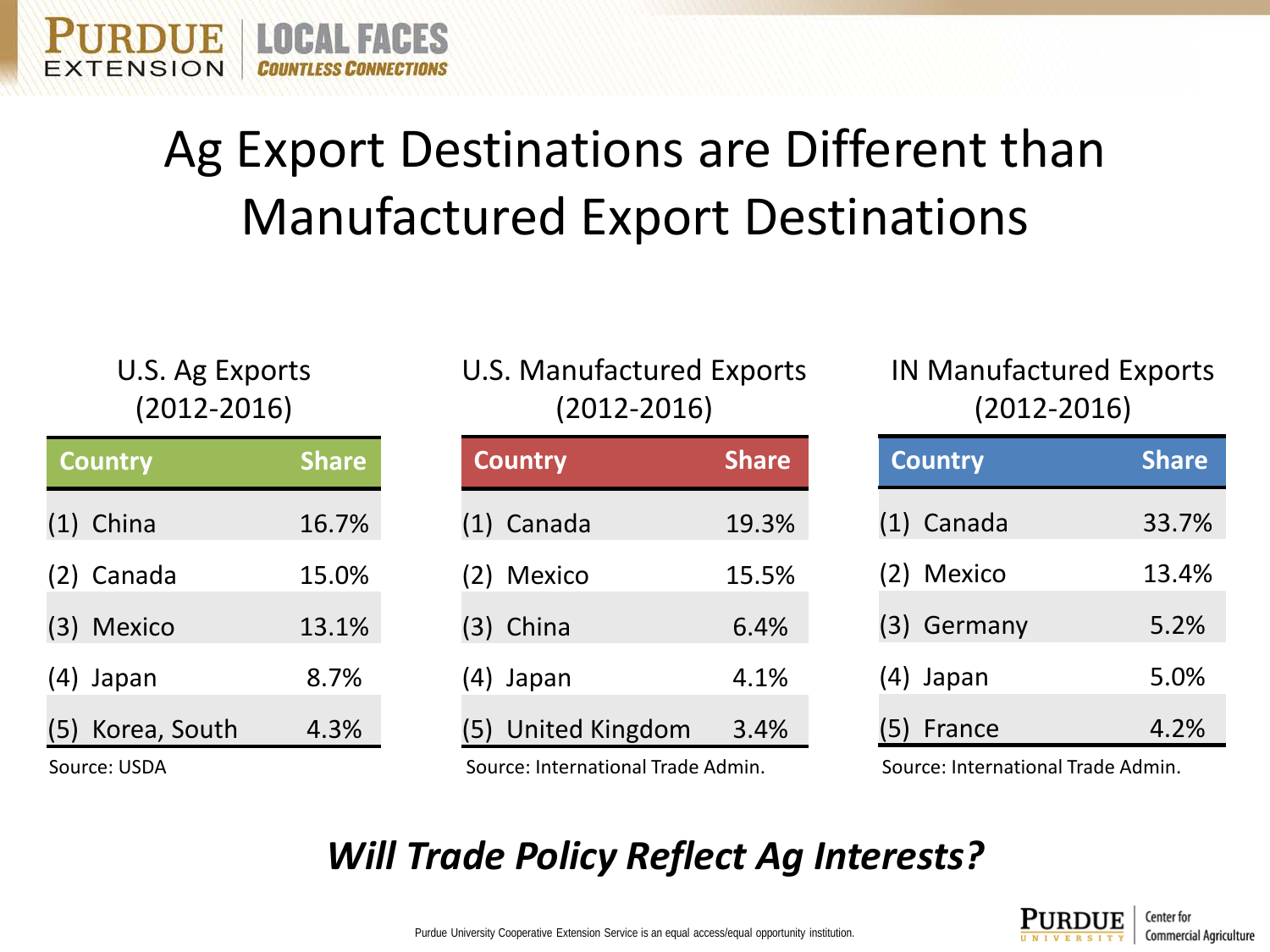## Are Bulk or Consumer Exports the Future?

U.S. Agricultural Exports



Calculations based on USDA data deflated with Consumer Price Index

E

ENSION

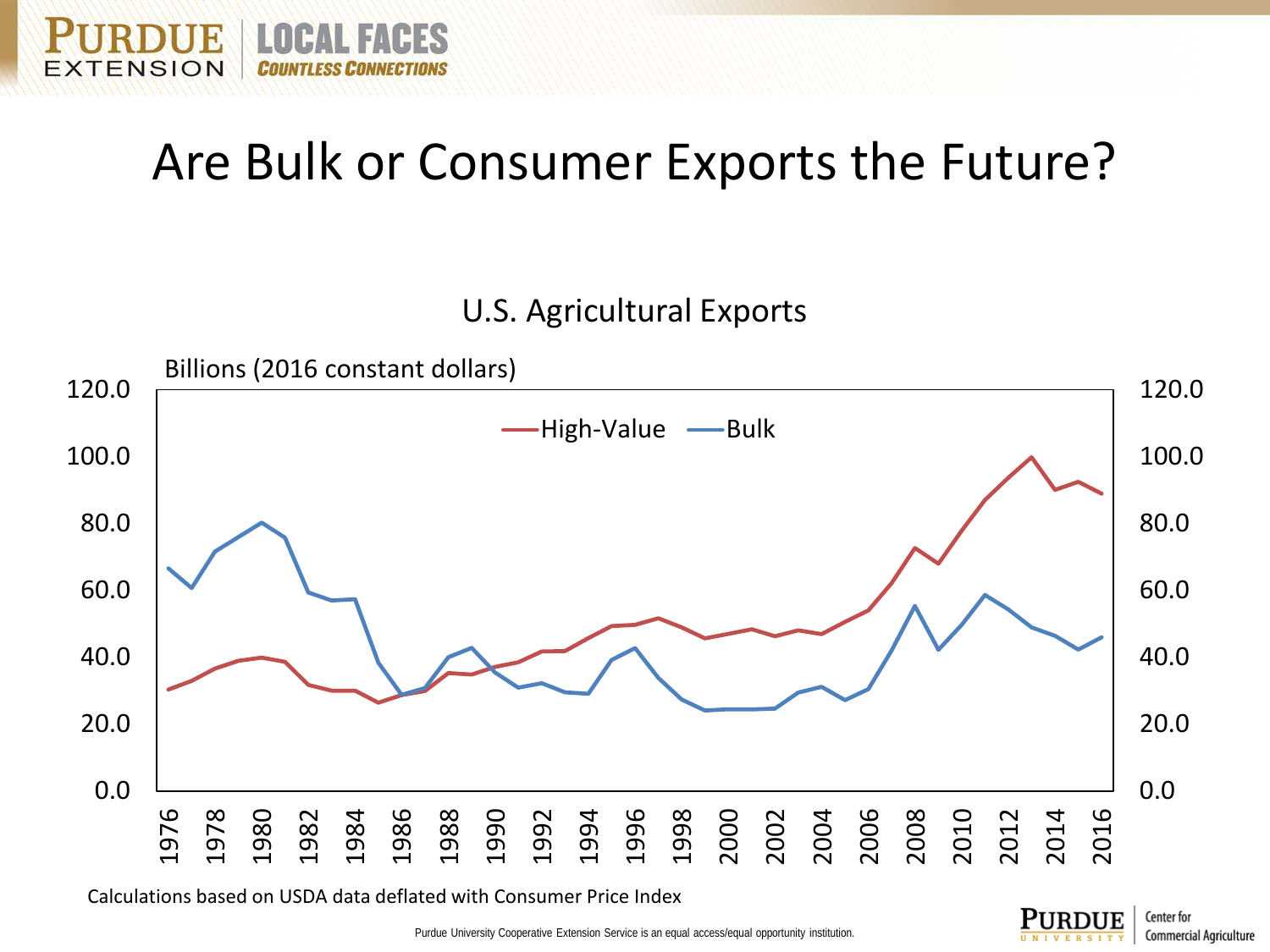### Are Bulk or Consumer Exports the Future?



Calculations based on USDA data deflated with Consumer Price Index

TE

ENSION

**LOCAL FACES** 

#### Center for **Commercial Agriculture**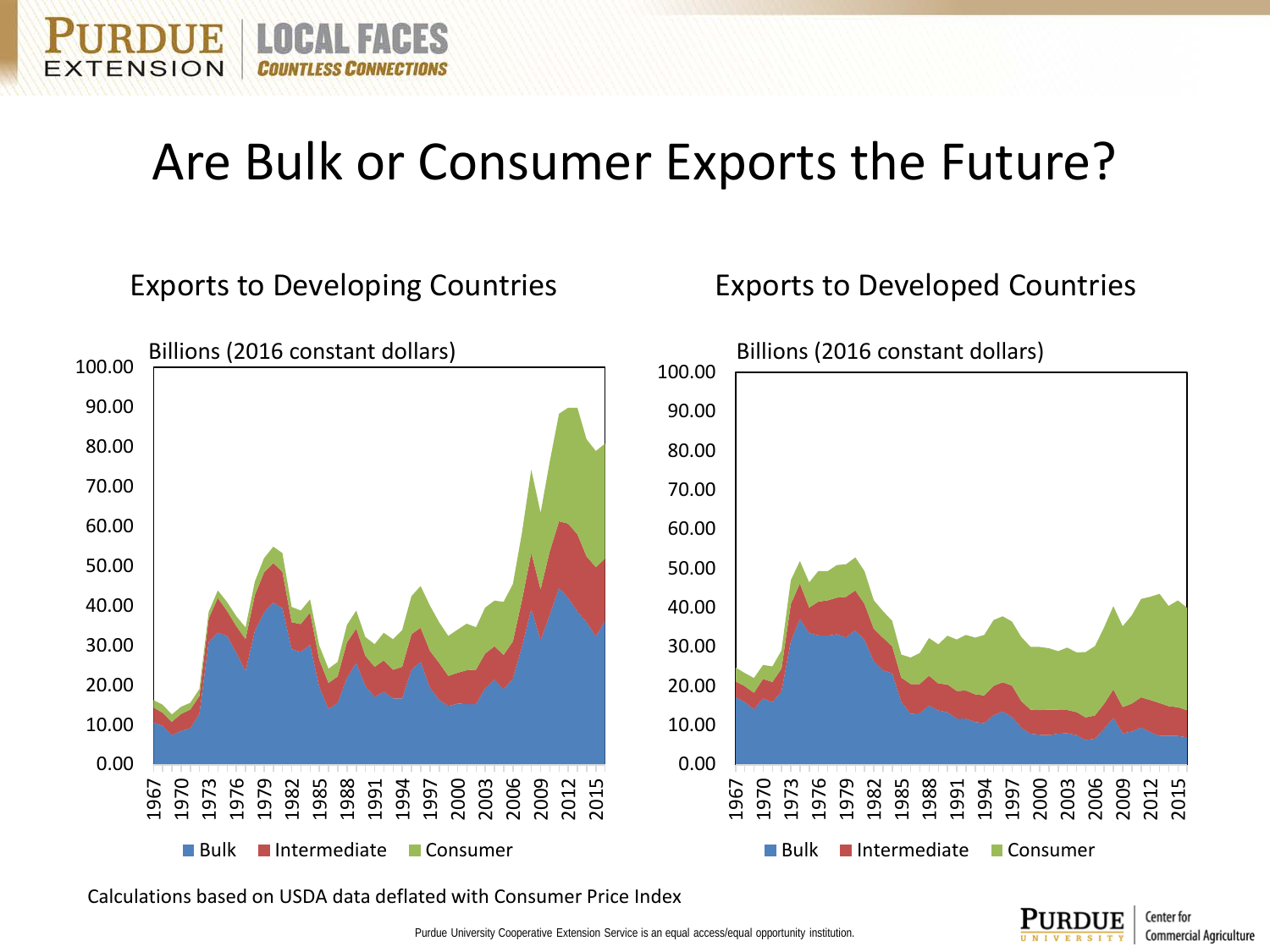

**TITEL** 

ENSION

**LOCAL FACES** 



When is U.S. currency strong?

When do multinationals want to repatriate funds?

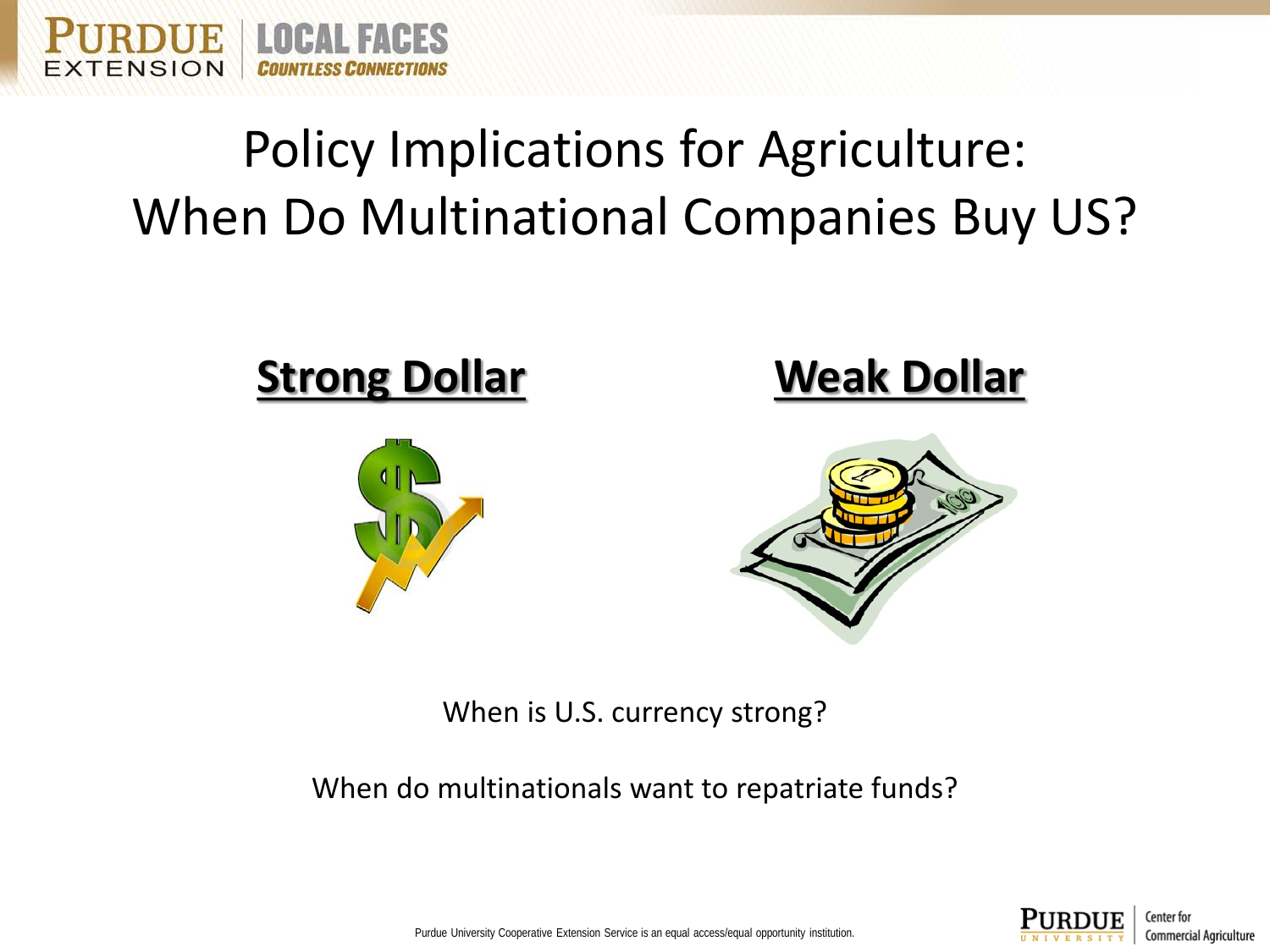# When will the Exchange Rate Environment Change?

**RDUE | LOCAL FACES** 

**ENSION** 

• China: a Consumer or a Producer Driven Economy?



• What about other developing nations?